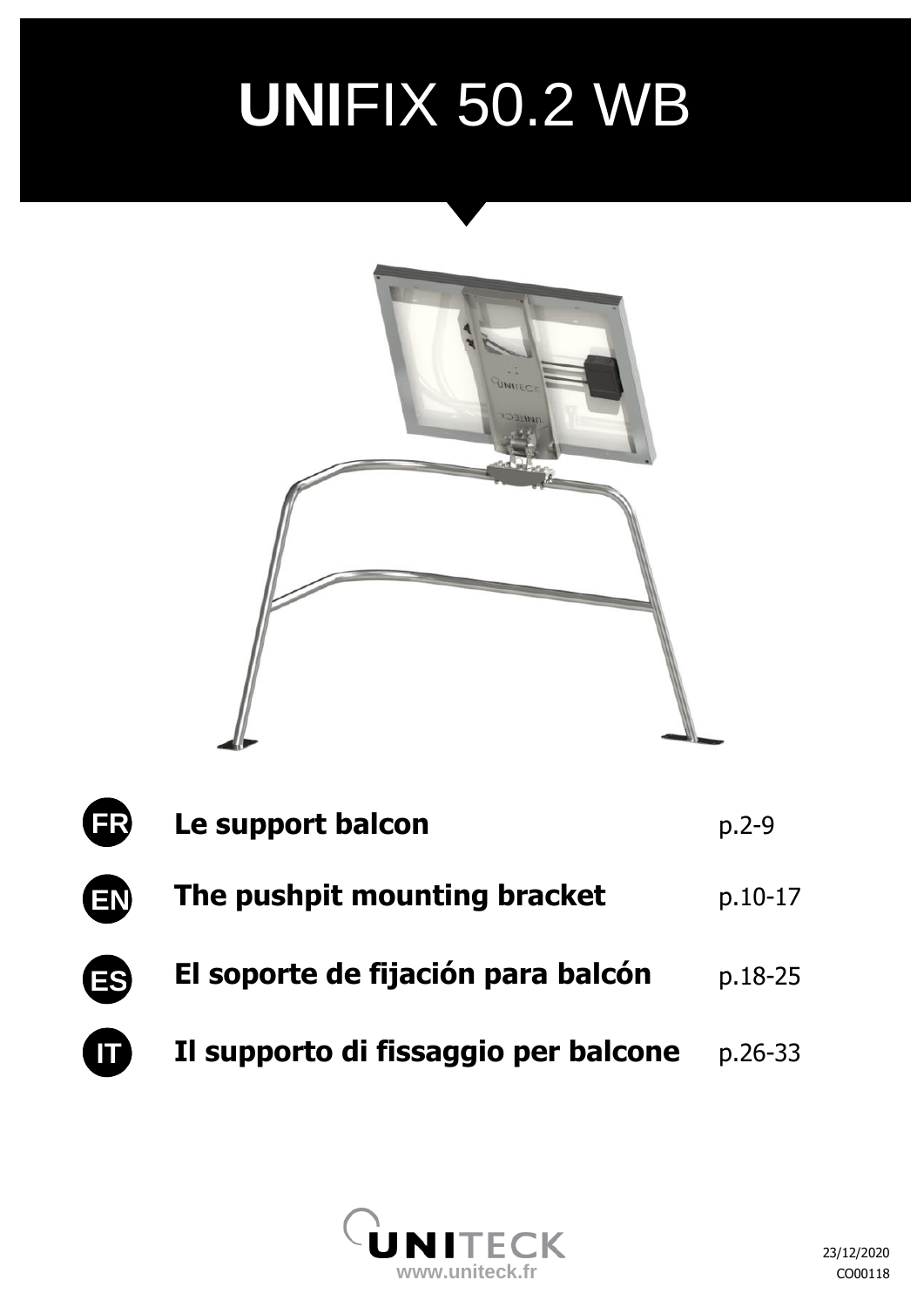### **DESCRIPTION**

Le support Unifix 50.2 WB a été spécialement conçu pour fixer vos panneaux photovoltaïques Unisun 30.12M / 50.12M et 55.12BC sur votre bateau.



Ils s'installent sur tous les balcons ou main courante en tube de diamètre 20 à 45 mm (longueur minimum du tube : 130 mm).

Grâce à leur structure en acier galvanisé et leur visserie en inox résistant à la corrosion, ils sont parfaitement adaptés pour un usage en extérieur.

Orientable et inclinable, le support Unifix 50.2 WB permet d'optimiser vos performances en fonction de l'orientation choisie.



| Performance électrique en fonction de l'inclinaison<br>et de l'orientation panneau |                               |            |     |            |  |
|------------------------------------------------------------------------------------|-------------------------------|------------|-----|------------|--|
|                                                                                    | $\mathbf{0}^{\circ}$ $\equiv$ | $30^\circ$ | 60° | $90^\circ$ |  |
| Est                                                                                | 93%                           | 90%        | 78% | 55%        |  |
| Sud-Est                                                                            | 93%                           | 96%        | 88% | 66%        |  |
| Sud                                                                                | 93%                           | 100%       | 91% | 68%        |  |
| Sud-Ouest                                                                          | 93%                           | 96%        | 88% | 66%        |  |
| <b>Ouest</b>                                                                       | 93%                           | 90%        | 78% | 55%        |  |

- La position du panneau influence ses performances. Choisissez une inclinaison et une orientation optimales adaptées à votre environnement.
- Pour plus d'énergie, il est possible d'utiliser deux installations solaires :
	- panneaux avec même orientation : installation en parallèle (deux panneaux + un régulateur + un kit de câblage + connecteurs dérivation)
	- panneaux avec orientations opposées : deux installations séparées (un panneau + un  $r$ égulateur + un kit de câblage) x2

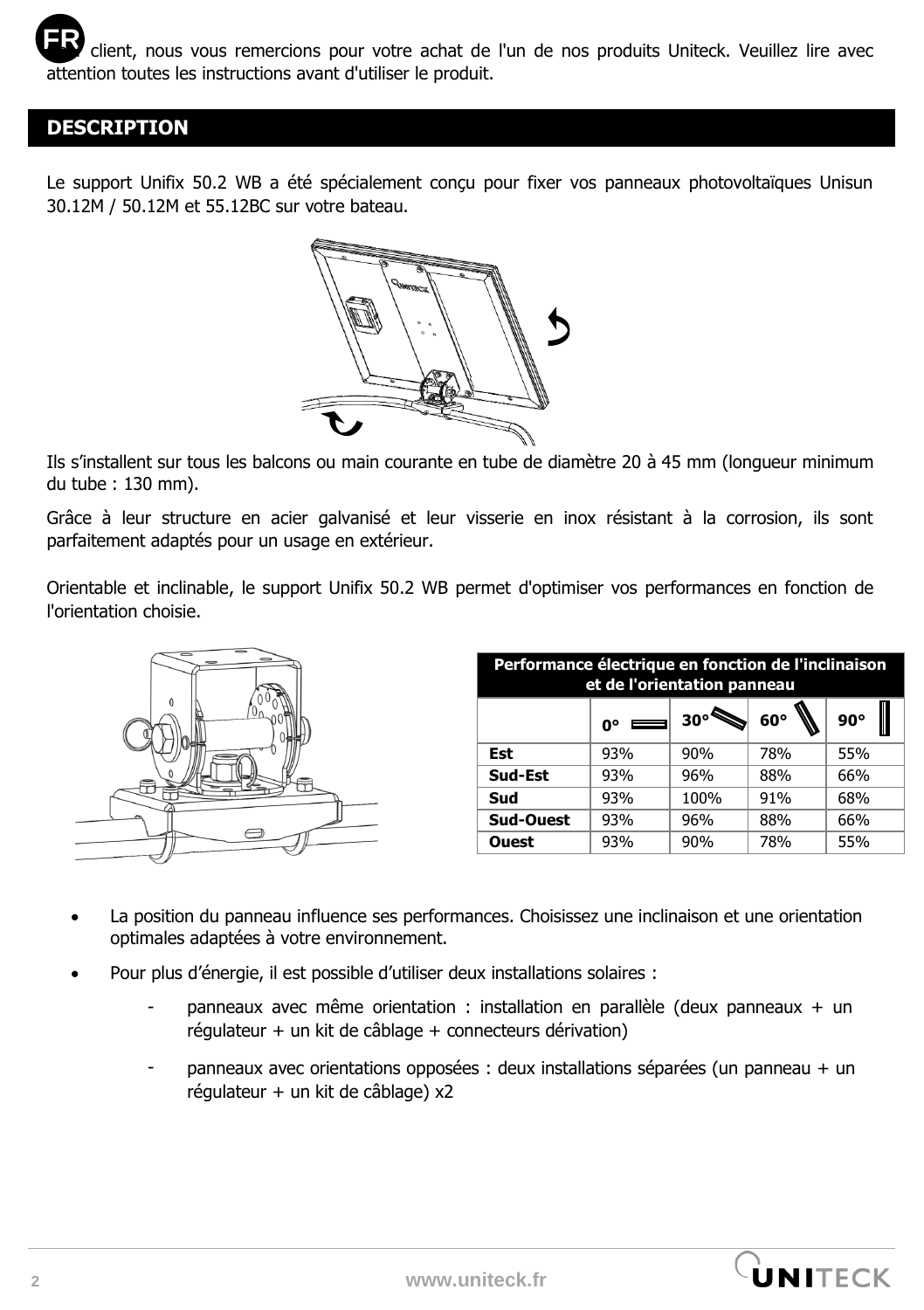

### **UNIFIX 50.2 WB**

#### **PANNEAUX COMPATIBLES**

Unifix 50.2 WB accepte 1 panneau avec 4 percages du cadre selon les entraxes suivants :



#### **RECOMMANDATIONS**

Montez les supports Unifix uniquement sur des surfaces présentant une portance suffisante. Tenez compte de la charge supplémentaire avec panneau :

| <b>Support</b>            | Panneau                        |                          |  |
|---------------------------|--------------------------------|--------------------------|--|
| Unifix 50.2 $WB = 2.3$ kg | Unisun 30.12M /50.12M/ 55.12BC | = 3,1kg / 4,1kg / 3,8 kg |  |

**Fixation** : pour éviter que de grandes quantités de neige ne s'accumulent derrière le capteur, installez en amont des grilles d'arrêt appropriées.

La disposition des capteurs influence vos performances électriques. Choisissez l'inclinaison et l'orientation la plus optimale en fonction de votre environnement. Évitez les zones d'ombre ou que certains objets ne soient source d'ombre (ex. arbre)

Avant toute fixation et connexion, veuillez respecter :

- Les distances maximales indiquées ci-dessous entre chaque élément.
- L'ordre de raccordement

# **CONSIGNES DE SÉCURITÉ**

- Prenez les mesures appropriées pour prévenir les accidents pendant vos travaux de montage.
- Si le support et le matériel de montage sont exposés aux rayons du soleil pendant une longue période, il y a un risque de brûlure. Protégez-vous.
- A la fin des travaux, vérifiez que vos supports et panneaux soient bien fixés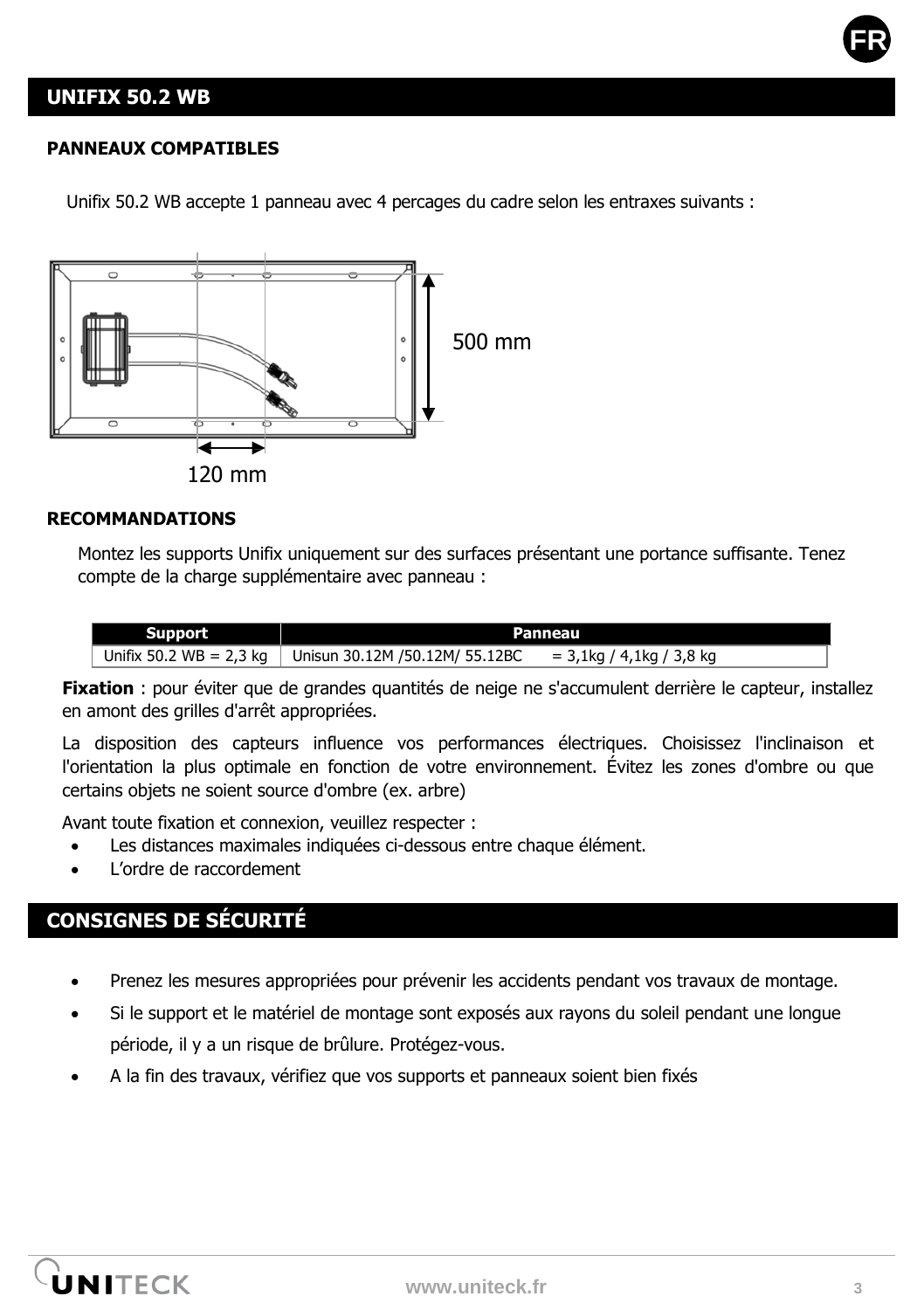# **INSTALLATION - FIXATION**

### **Liste des pièces**

**FR**





### **Couple de serrage préconisé**

Nb. Coefficient de frottement moyen µ=0,20 / Serrage à 50% de la limite élastique

| Vis  | Couple   |  |
|------|----------|--|
| М5   | 5,10 Nm  |  |
| M 6  | 8,80 Nm  |  |
| M 8  | 21,50 Nm |  |
| M 10 | 44,00 Nm |  |

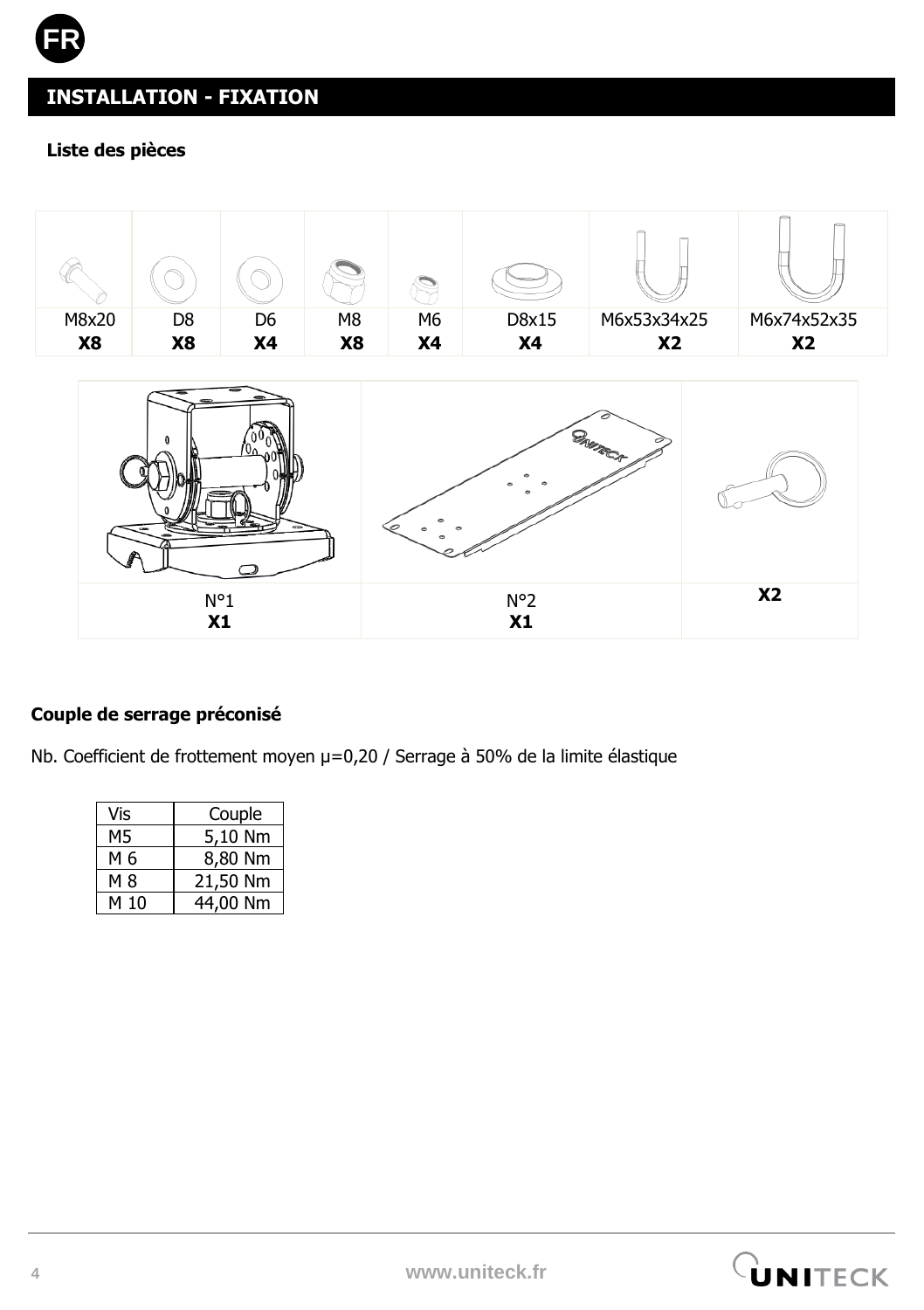

# **INSTALLATION - FIXATION (SUITE)**

Fixez la base de rotation sur votre balcon ou main courante (tube de diamètre 20 à 45mm).

Selon le diamètre de la barre, utilisez les 2 cadènes correspondantes.







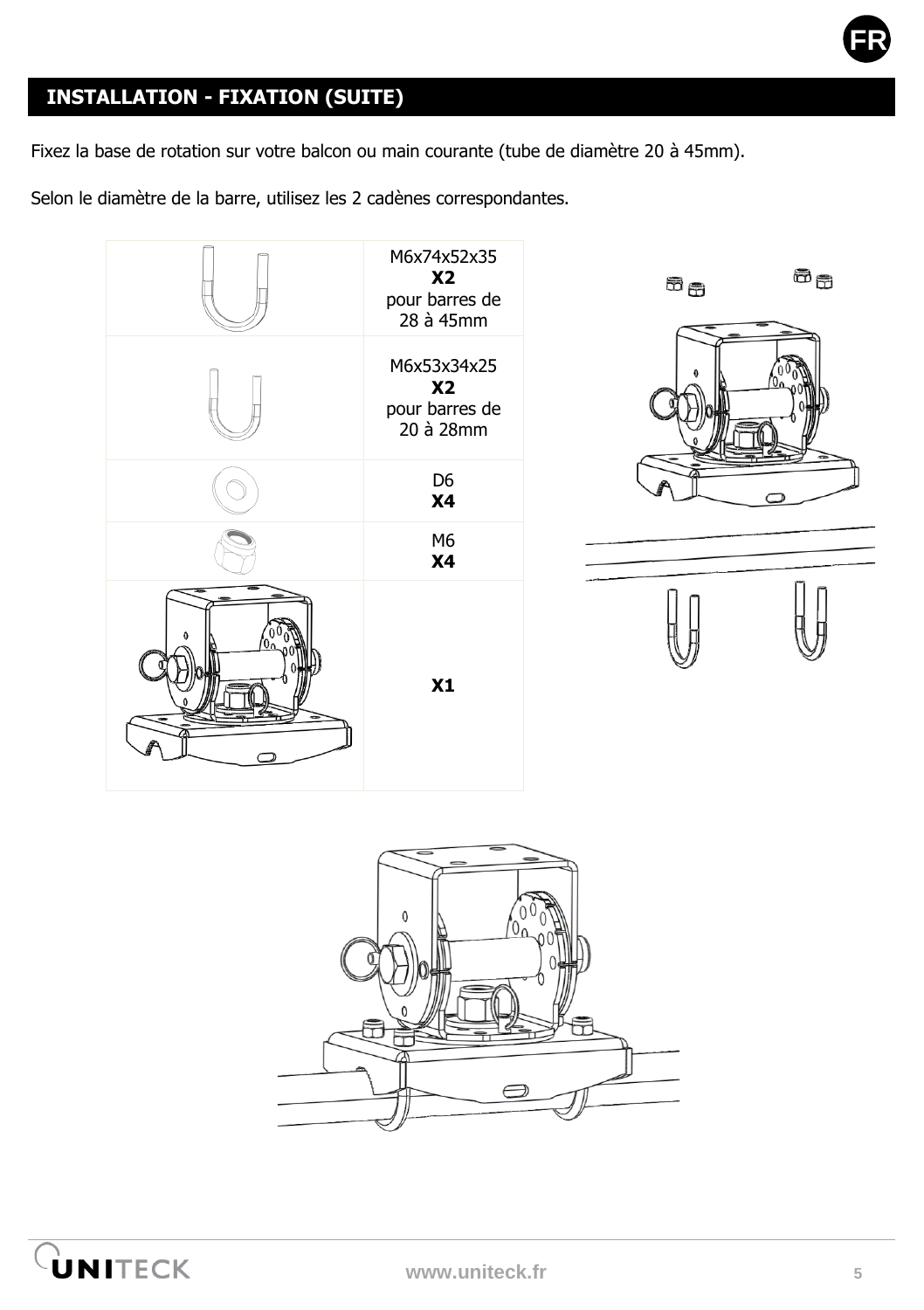

# **INSTALLATION - FIXATION (SUITE)**

Fixez la platine N°2 sur la base de rotation N°1.



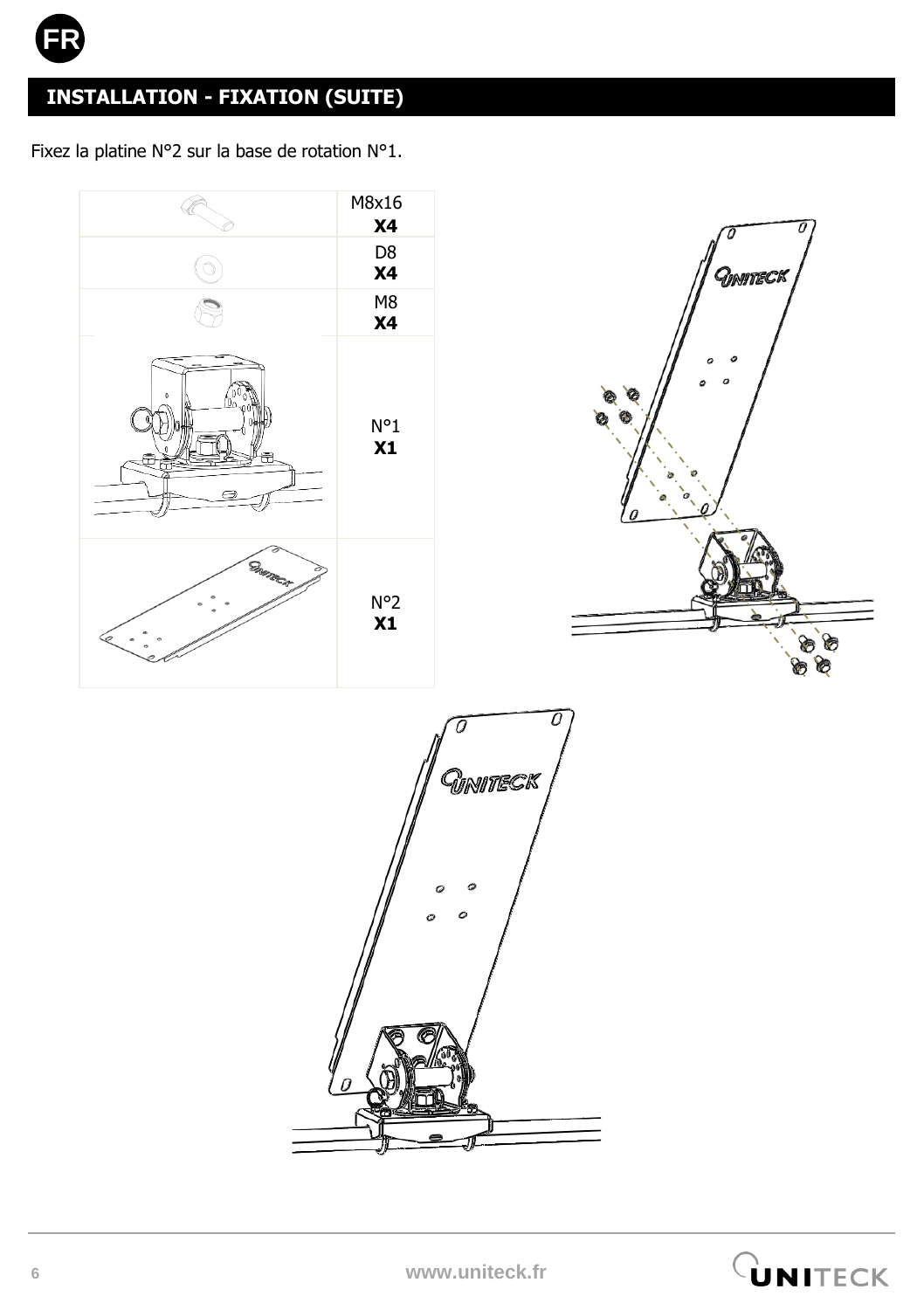

# **INSTALLATION - FIXATION (SUITE)**

Fixez votre panneau solaire.

Afin d'éviter le phénomène de corrosion galvanique, positionnez la pièce isolante entre le cadre du panneau solaire en aluminIum anodisé et le support en Inox**.**



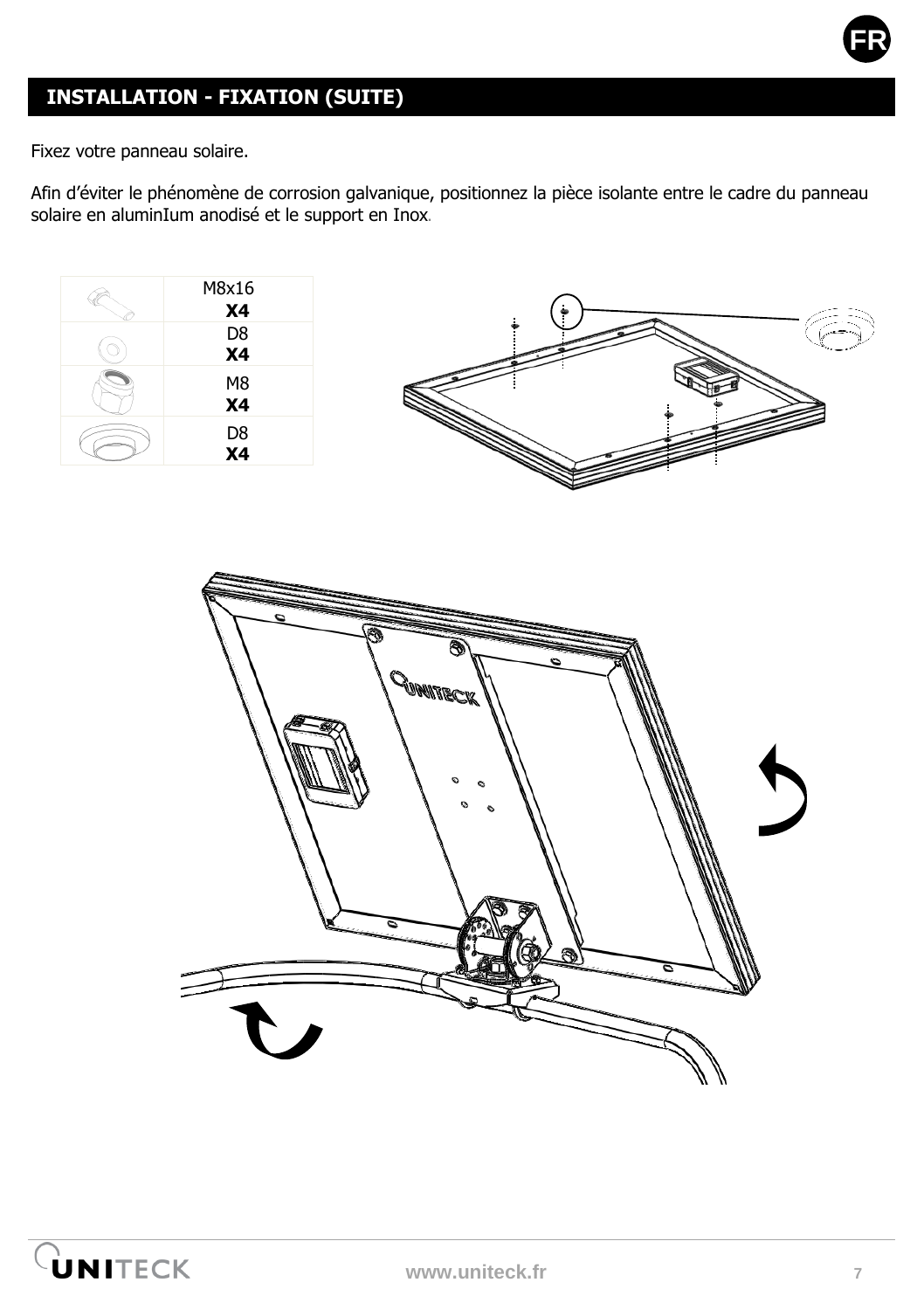

# **INSTALLATION - FIXATION (SUITE ET FIN)**

Une fois l'orientation choisie, positionnez les 2 goupilles à bille pour bloquer la rotation de l'Unifix.





Vérifiez que votre support et votre panneau soient fixés correctement.

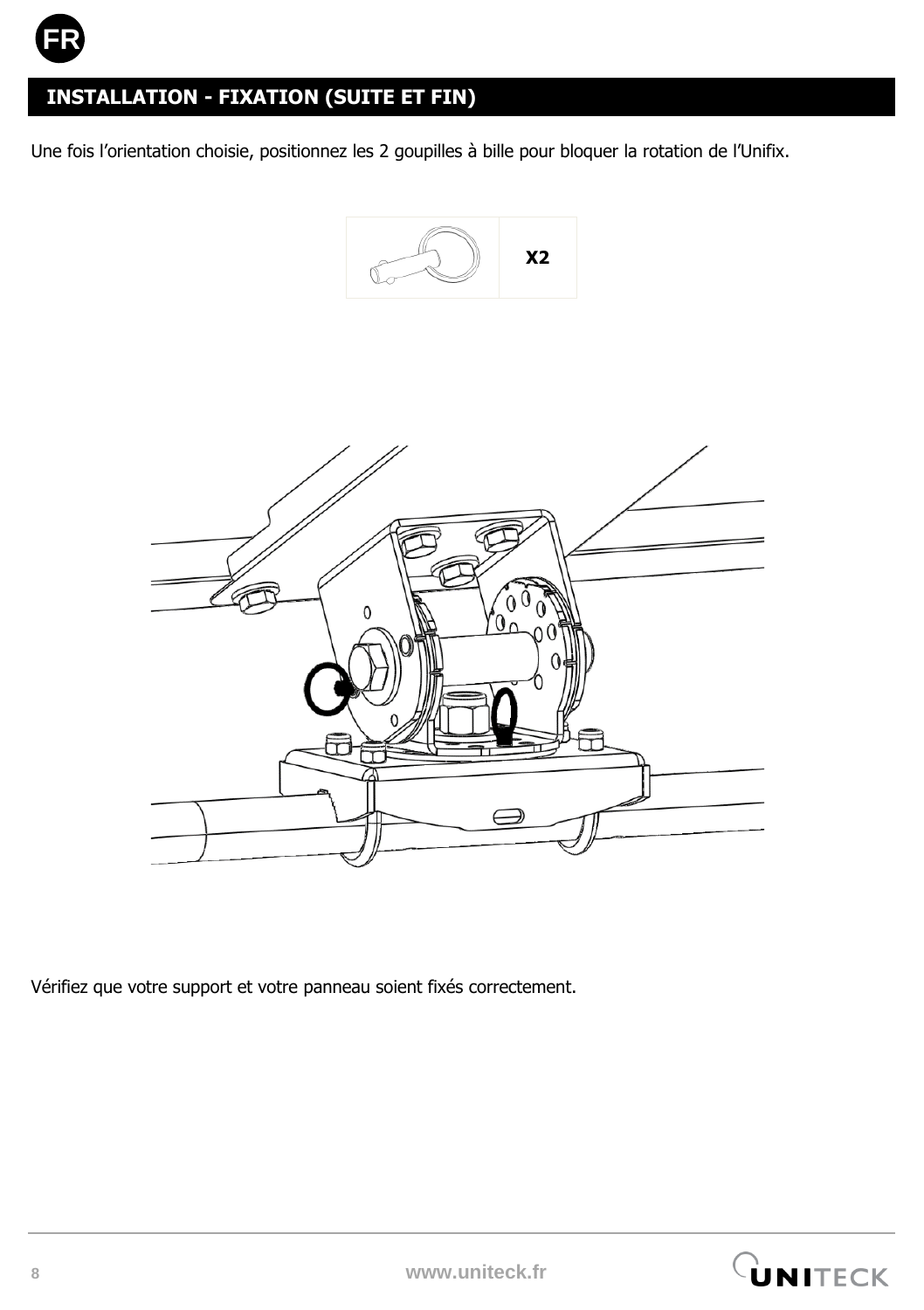

La garantie couvre tout défaut ou vice de fabrication pendant 1 an, à compter de la date d'achat (pièces et main d'œuvre).

La garantie ne couvre pas :

- l'usure normale des pièces
- les erreurs de montage

En cas de défauts, retournez le produit à votre distributeur, en y joignant :

- un justificatif d'achat daté (ticket de sortie de caisse, facture…)
- une note explicative du défaut.

Attention : notre SAV n'accepte pas les retours en port dû.

Après la garantie, notre SAV assure les réparations après acceptation d'un devis. Contact SAV · Uniteck- 1 Avenue de Rome Zae Via Europa - bâtiment Cassis 34350 Vendres -France France mail: [sav@uniteck.fr](mailto:sav@uniteck.fr) Fax: +33 (0)4 88 04 72 20

**FR**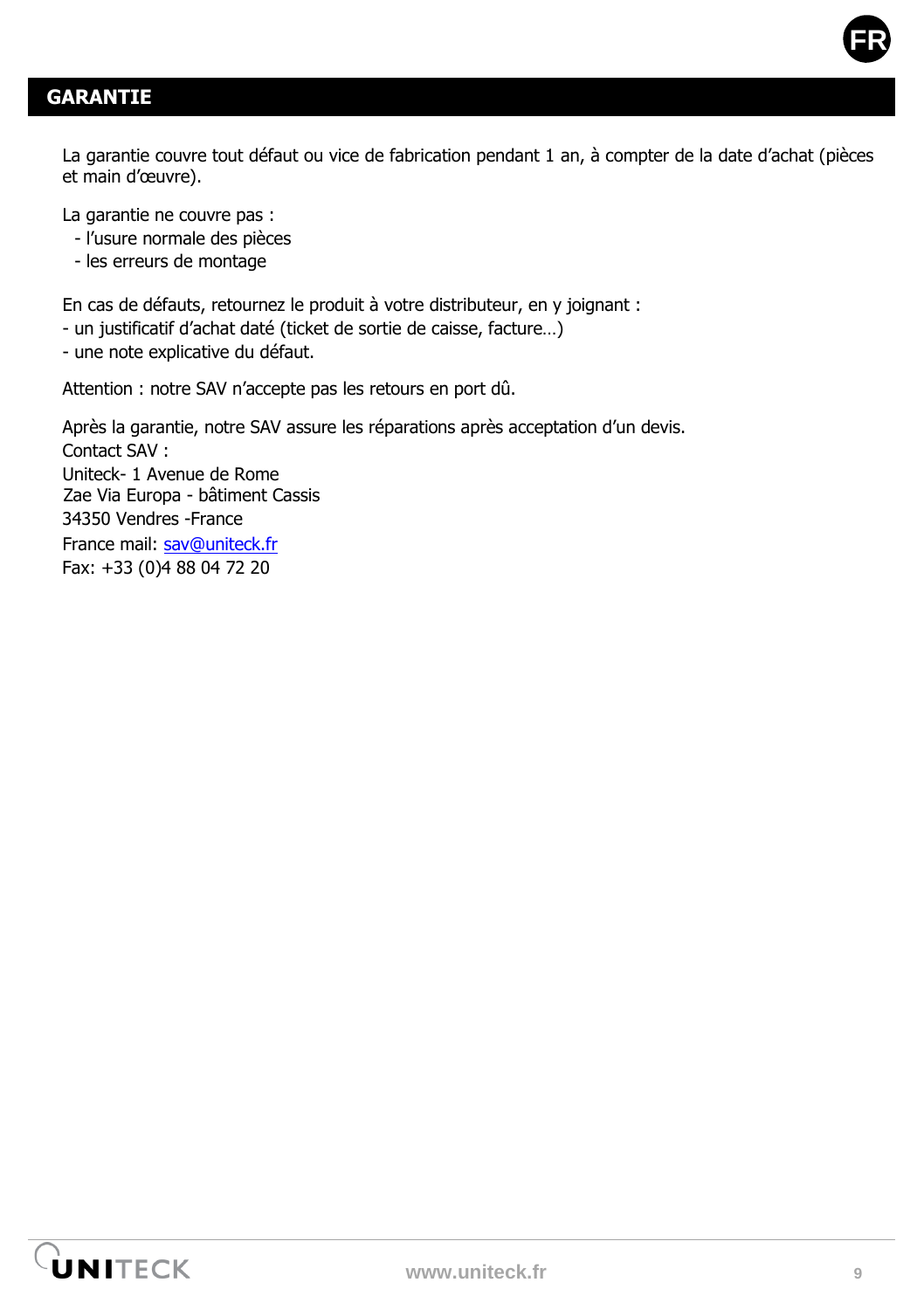

Dear customer, thank you for purchasing one of our Uniteck products. Please read all the instructions carefully and thoroughly before using the product.

### **DESCRIPTION**

Unifix 50.2 WB brackets have been specially designed to fix your Unisun 30.12M / 50.12M and 55.12BC photovoltaic panels.

They can be installed on all balconies or handrails with tubes from 20 to 45 mm in diameter (minimum tube length: 130 mm).



Thanks to their structure and marine stainless steel screws and bolts, they are perfectly suited for use in saline environments.

Tilting and adjustable, the Unifix 50.2 WB mounting brackets optimize your panel's performance depending on the chosen orientation.



| Electrical performance according to your panel<br>inclination and orientation |     |            |            |            |  |
|-------------------------------------------------------------------------------|-----|------------|------------|------------|--|
|                                                                               | ŋ۰  | $30^\circ$ | $60^\circ$ | $90^\circ$ |  |
| East                                                                          | 93% | 90%        | 78%        | 55%        |  |
| <b>South-East</b>                                                             | 93% | 96%        | 88%        | 66%        |  |
| South                                                                         | 93% | 100%       | 91%        | 68%        |  |
| South                                                                         | 93% | 96%        | 88%        | 66%        |  |
| West                                                                          |     |            |            |            |  |
| West                                                                          | 93% | 90%        | 78%        | 55%        |  |

- The adjustment of the mount influences your panel's performances. Choose the optimum tilt and orientation according to your environment.
- For more energy, it is possible to use two solar systems:
	- panels with the same orientation: installation in parallel (two panels  $+$  one regulator  $+$ one wiring kit + parallel connectors)
	- panels with opposite orientations: two separate installations (one panel  $+$  one controller  $+$  wiring kit)  $x2$

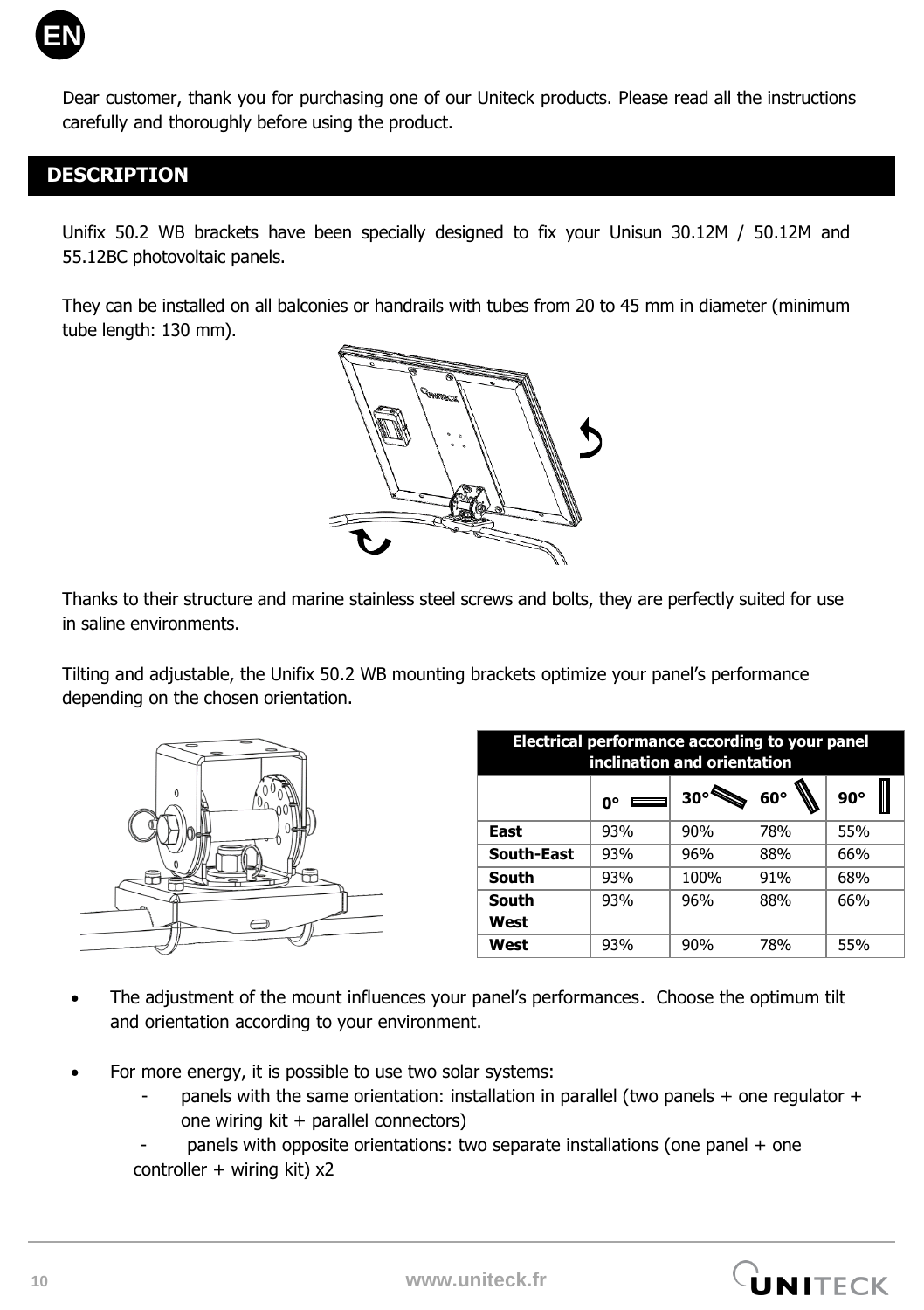

### **UNIFIX 50.2 WB**

#### **PANEL COMPATIBILITY**

Unifix 50.2 WB can fix 1 panel with 4 holes in the frame at the spacing as below:



### **RECOMMENDATIONS**

Mount Unifix brackets only on surfaces with sufficient bearing capacity. Consider the additional load with the panel:

| Mount | Panel                                                      |                      |  |
|-------|------------------------------------------------------------|----------------------|--|
|       | Unifix 50.2 WB = 2,3 kg   Unisun 30.12M / 50.12M / 55.12BC | =3,1kg /4,1kg/ 3,8kg |  |

Fastening: to prevent large quantities of snow from accumulating behind the sensor, install appropriate barrier grids.

The position of the solar panel influences your electrical production. Choose the most optimal inclination and orientation to suit your environment. Avoid shaded areas or objects that are a source of shadow (eg tree)

Before attaching and connecting, please observe:

- the maximum distances between each element shown below.
- connecting order

### **SAFETY INSTRUCTIONS**

- Take the appropriate measures to prevent accidents during your mounting steps.
- If the bracket and the mounting tools are exposed to sunlight for a long period, there is a risk of getting burnt. Make sure to protect yourself accordingly.
- When finished, check and ensure that all of your brackets and panels are fixed properly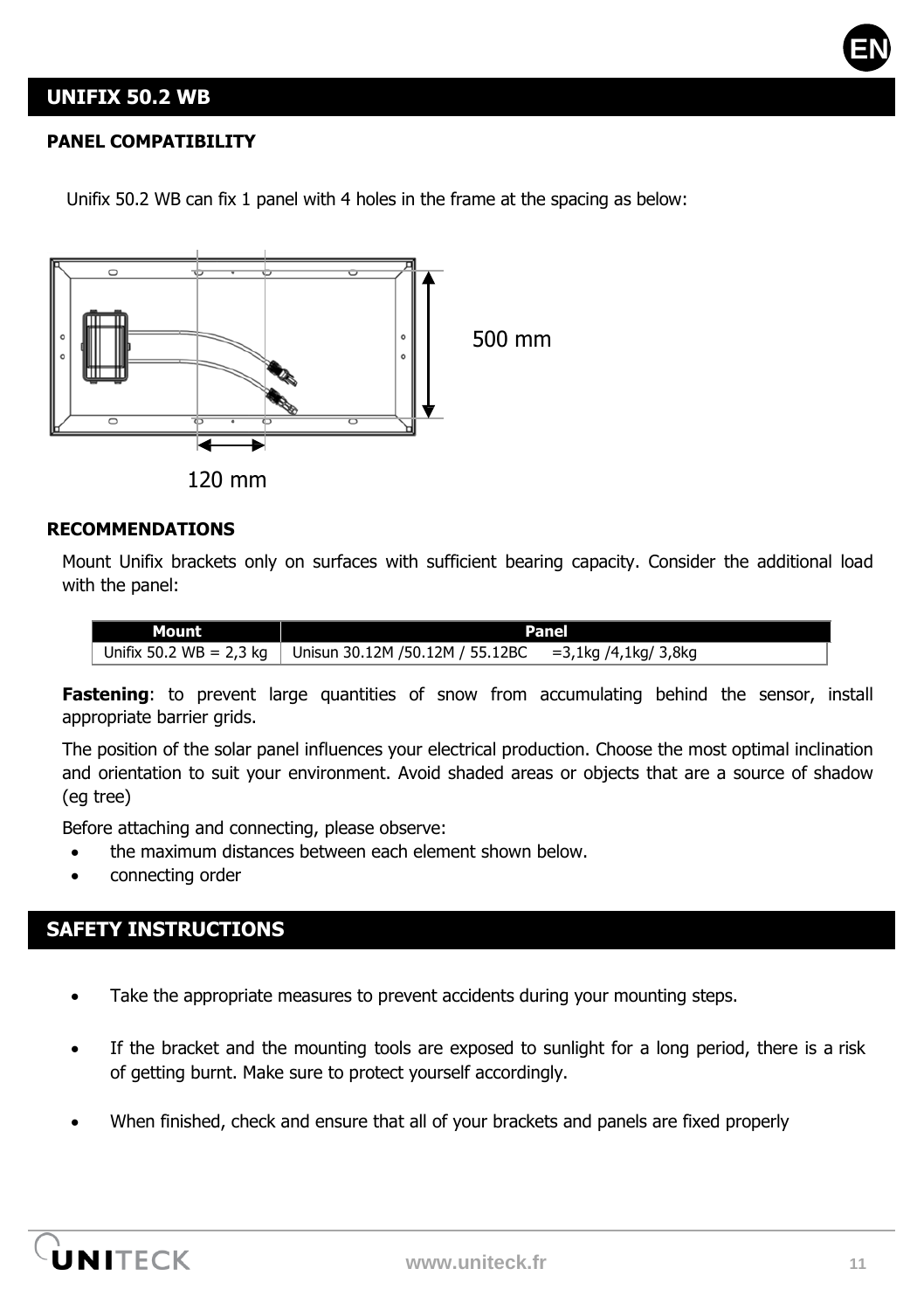

# **ASSEMBLY - FIXING**



### **Recommended tightening torque**

Nb. Average friction coefficient  $\mu$ =0,20 / Tightening at 50% of the elastic limit.

| Screw | torque   |
|-------|----------|
| М5    | 5,10 Nm  |
| M 6   | 8,80 Nm  |
| M 8   | 21,50 Nm |
| M 10  | 44,00 Nm |

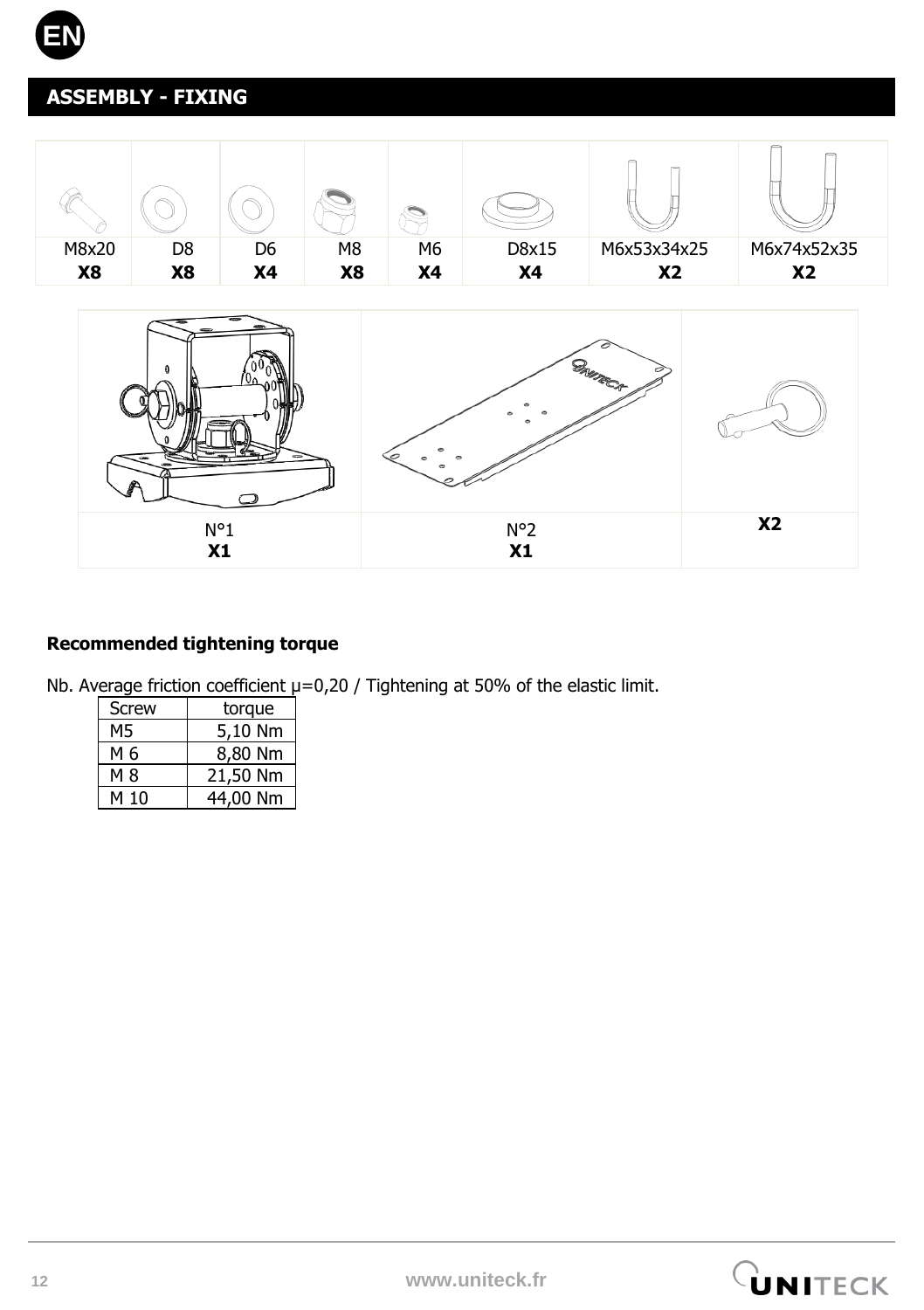# **ASSEMBLY - FIXING**

Fix the base on the pushpit or on the handrail (tube diameter from 20 to 45 mm).

According to the tube diameter, use the 2 appropriate U-bolts.





**EN**



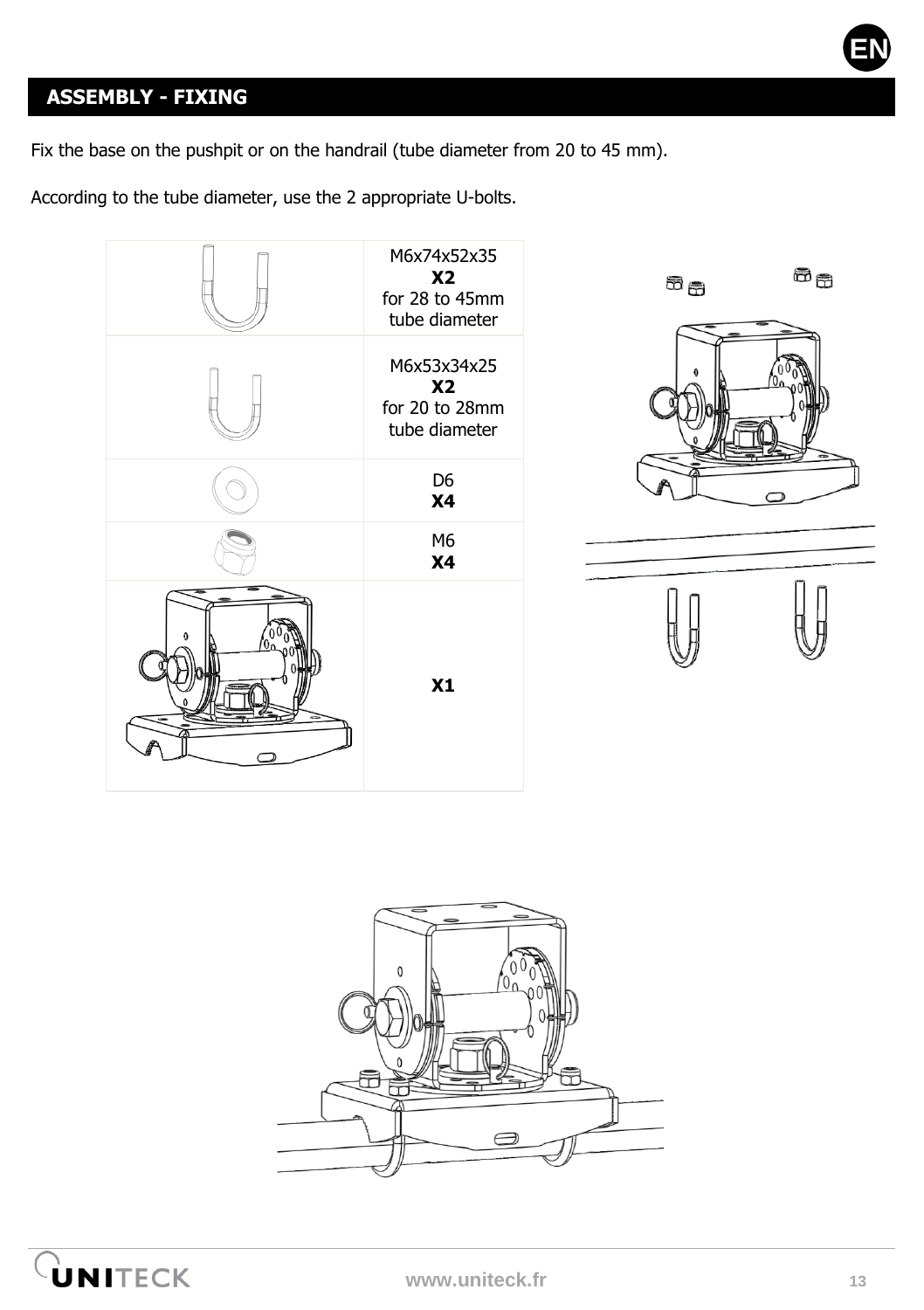

# **ASSEMBLY – FIXING**

Fix the item N°2 on the bracket N°1.





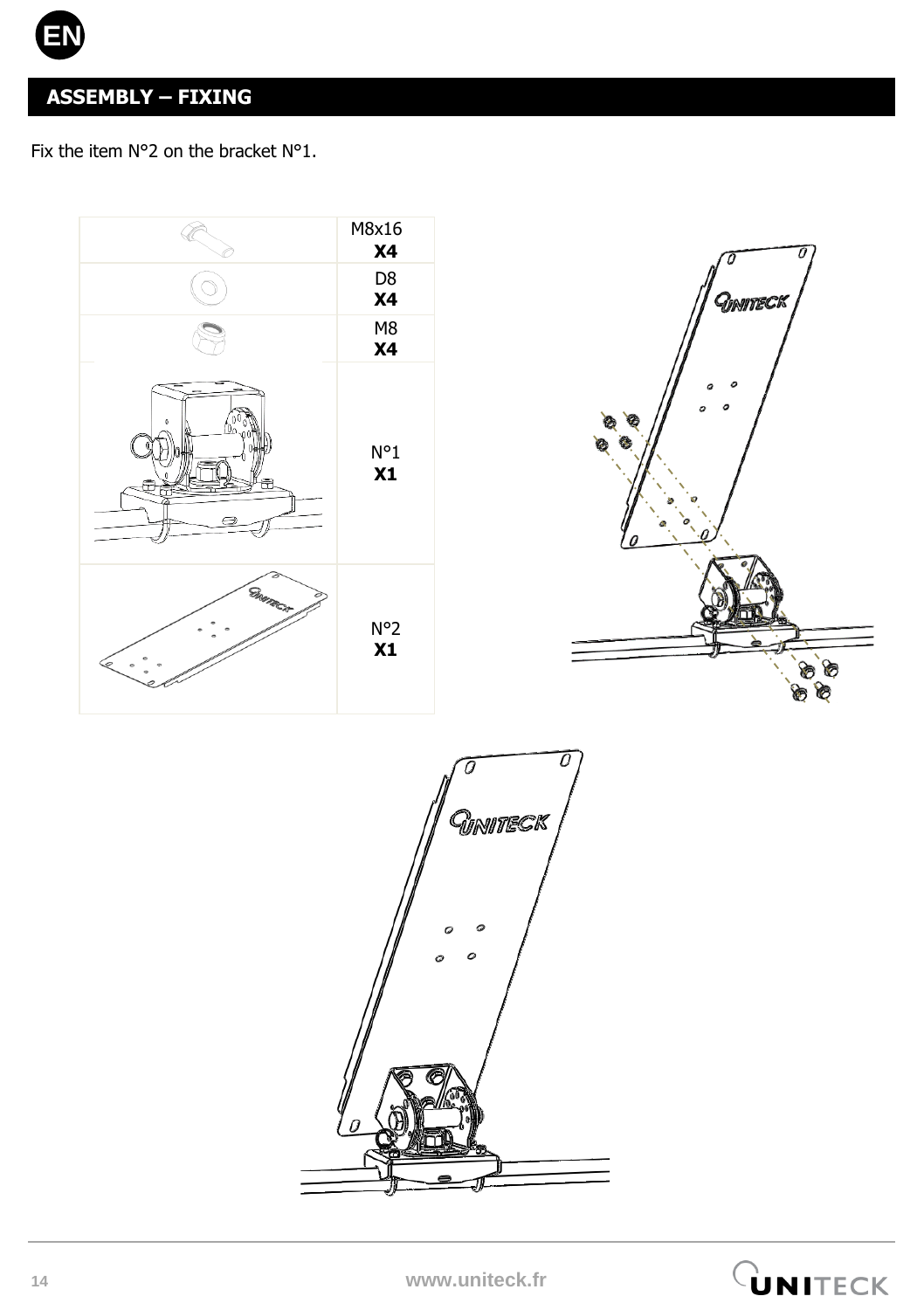

# **ASSEMBLY – FIXING**

Fix your solar panel.

To avoid the phenomenon of galvanic corrosion, position the isolating pieces between the frame of the solar panel of anodized aluminium and the stainless steel bracket.





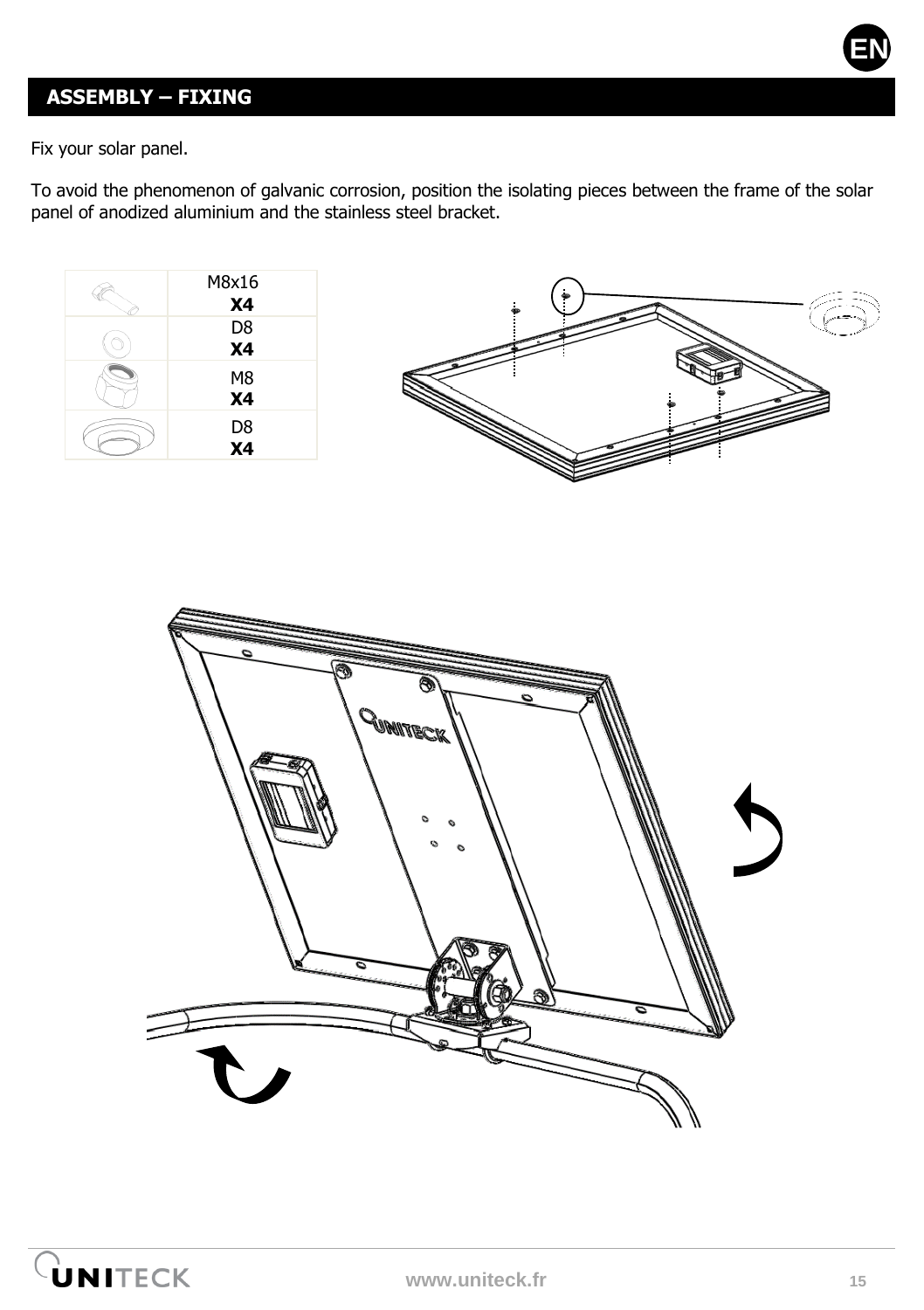

# **INSTALLATION - FIXATION**

Once you have chosen the inclination and orientation, put the 2 locking pins to block the rotation of the Unifix.





Check that your mount and solar panel are fixed properly.

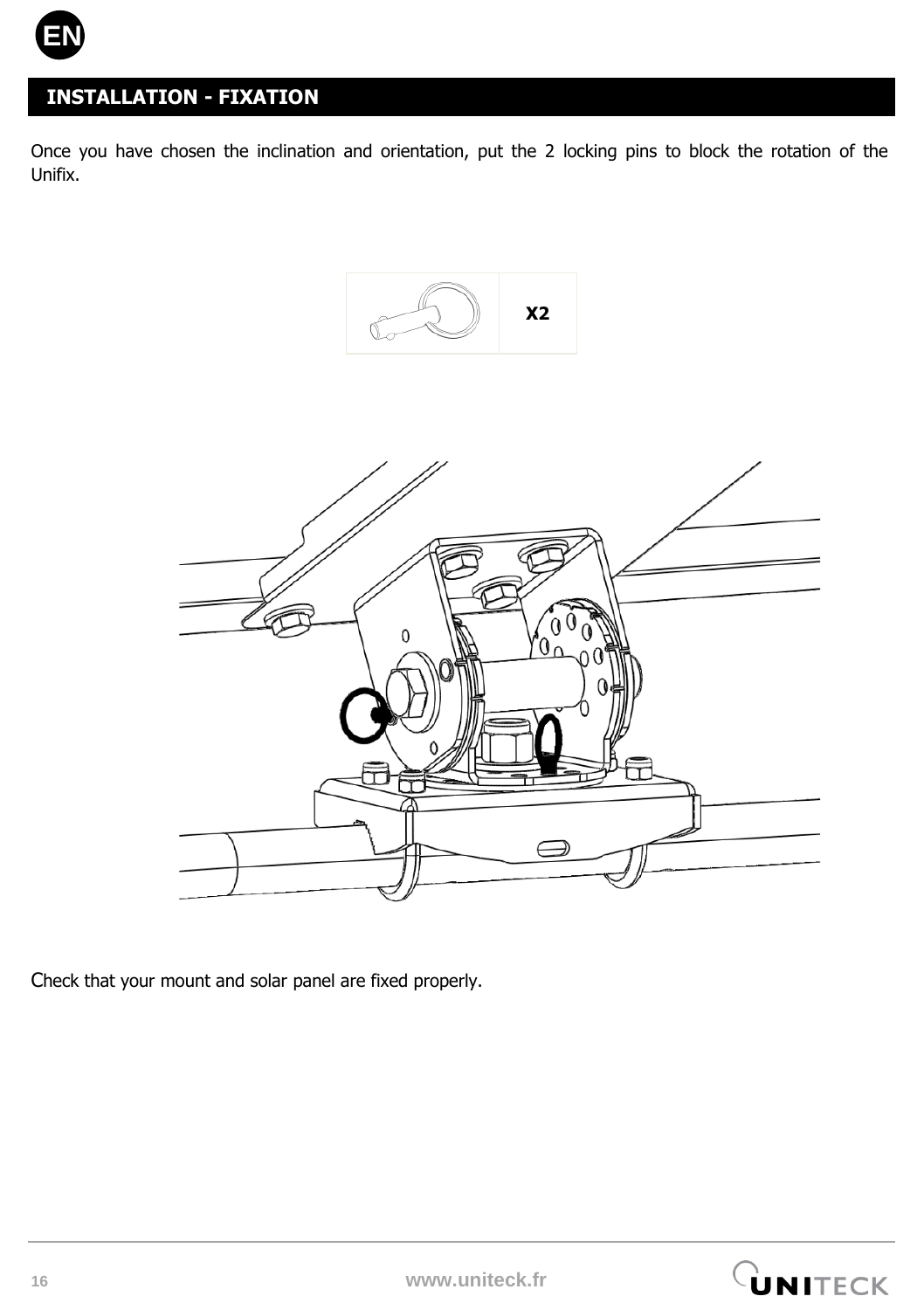

### **WARRANTY**

The warranty covers any defect, manufacturing flaws for 1 year from the date of its purchase (Pieces and workforce).

Warranty does not cover:

- normal wear of parts
- falty mounting of bracket

In case of failure, return the product to your distributor by attaching:

- the dated proof of purchase (receipt, bill…)
- explanatory note of the failure

Caution: Our after-sales service does not accept carriage forward/ collected returns.

After the warranty, our after-sales service ensures repairs after acceptance of a quotation. After-sales service contact : Uniteck- 1 Avenue de Rome Zae Via Europa - bâtiment Cassis 34350 Vendres -France E-mail : [sav@uniteck.fr](mailto:sav@uniteck.fr) Fax : +33 (0)4 88 04 72 20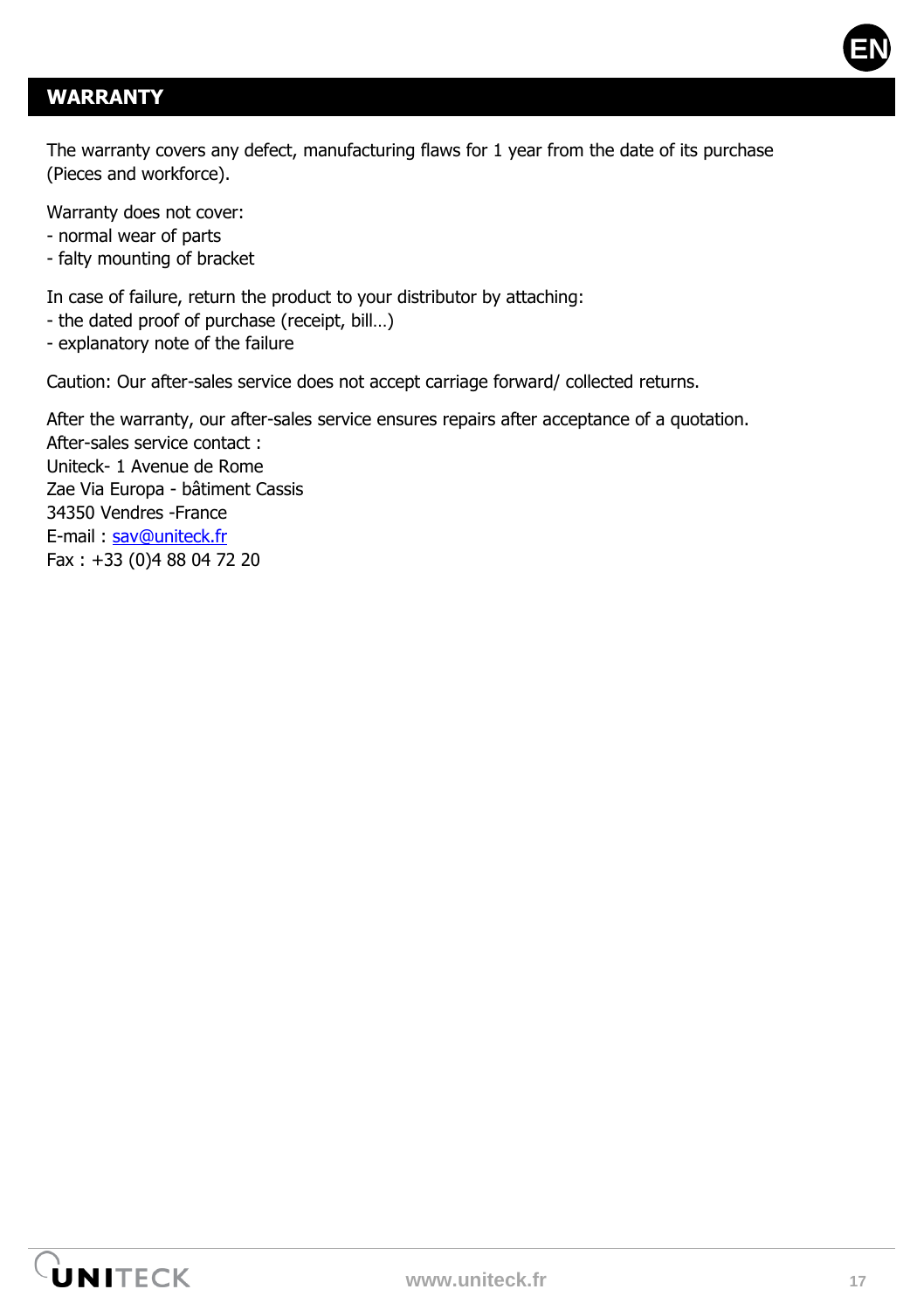

Estimado cliente, gracias por comprar nuestro producto Uniteck. Por favor lea con cuidado todas las instrucciones antes de usar el producto.

### **DESCRIPCIÓN**

Los soportes Unifix 50.2 WB están concebidos especialmente para fijar sus paneles fotovoltaicos Unisun 50.12M / 55.12BC para barcos



Se instalan sobre todos los balcones o pasamanos en tubos de diámetro entre 20 y 45 mm (longitud mínima del tubo: 130mm).

Gracias a sus estructuras y a sus tornillerías de acero inoxidable marino, están perfectamente adaptados para un uso en sitios salinos.

Orientable y reclinable, el soporte Unifix permite aumentar su producción de energía de un 20% hasta un 50% en comparación con una instalación fija estándar

|                 | O۰  | 30°  | 60° | $90^\circ$                                                                  |
|-----------------|-----|------|-----|-----------------------------------------------------------------------------|
| <b>Este</b>     | 93% | 90%  | 78% | 55%                                                                         |
| Sur-Este        | 93% | 96%  | 88% | 66%                                                                         |
| Sue             | 93% | 100% | 91% | 68%                                                                         |
| <b>Sueoeste</b> | 93% | 96%  | 88% | 66%                                                                         |
| Oeste           | 93% | 90%  | 78% | 55%                                                                         |
|                 |     |      |     | Rendimiento eléctrico según la inclinación y de la<br>orientación del panel |

- La posición del soporte influve las performancias de su panel. Elija una reclinación y una orientación óptimas según su entorno.
- Para más energía, es posible usar 2 instalaciones solares :
	- paneles con la misma orientación : instalación en paralelo (dos paneles + un regulador + un kit de cableado + conectores derivación)
	- paneles con orientaciones opuestas : dos instalaciones separadas (un panel + un regulador + un kit de cableado) x2

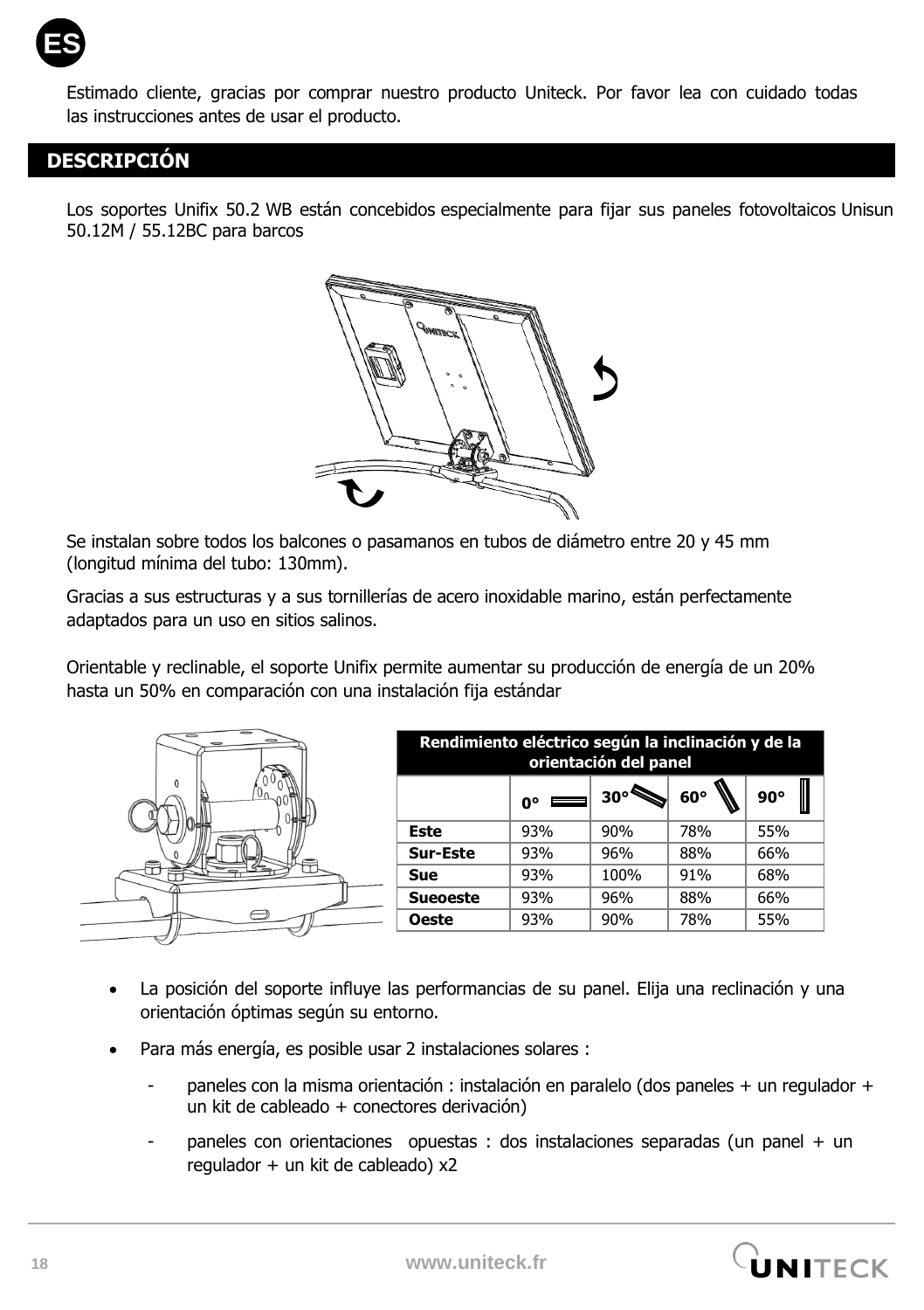

### **UNIFIX 50.2 WB**

#### **PANELES COMPATIBLES**

500 mm 120 mm

Unifix 50.2 WB acepta 1 panel con 4 agujeros de marco en las siguientes distancias:

#### **RECOMENDACIONES**

Monte los soportes Unifix sólo en superficies con capacidad de carga suficiente. Tenga en cuenta el peso adicional con el panel:

| Soporte | Panel                                                      |                      |
|---------|------------------------------------------------------------|----------------------|
|         | Unifix 50.2 WB = 2,3 kg   Unisun 30.12M / 50.12M / 55.12BC | =3,1kg /4,1kg/ 3,8kg |

**Montaje:** Para evitar que se acumule una gran cantidad de nieve detrás del sensor, instale rejillas de detención adecuadas.

La disposición de los sensores influye en su rendimiento eléctrico. Elija la inclinación y orientación más óptimas según su entorno. Evite las áreas sombreadas o los objetos que dan sombra (por ejemplo, los árboles).

Antes de montar y conectar, tenga en cuenta lo siguiente:

- Las distancias máximas indicadas a continuación entre cada elemento.
- El orden de conexión

#### **CONSIGNAS DE SEGURIDAD**

- Tome las medidas apropiadas para prevenir los accidentes durante sus trabajos de montaje.
- Si el soporte y equipamiento de montaje están expuestos a los rayos del sol durante una larga duración, hay un riesgo de quemadura. Protéjase.
- En fin de los trabajos, verifique que sus soportes y paneles están bien fijados.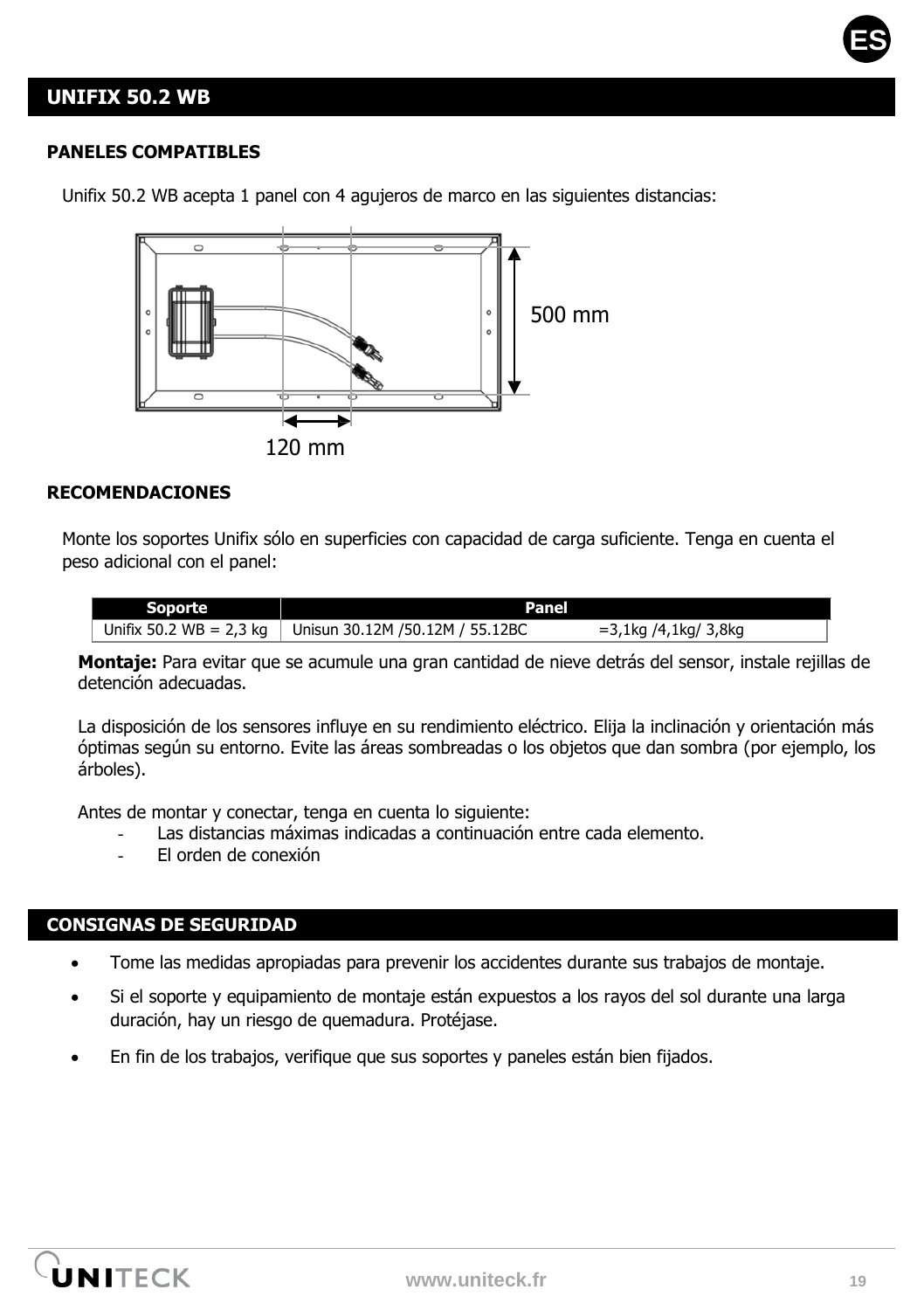### **Lista de piezas**

**ES**





### **Par de apriete preconizado**

Nb. Coeficiente de fricción medio µ=0,20 / Presión al 50% de la limita elástica

| Tornillo | Par      |  |
|----------|----------|--|
| M5       | 5,10 Nm  |  |
| M 6      | 8,80 Nm  |  |
| M 8      | 21,50 Nm |  |
| M 10     | 44,00 Nm |  |

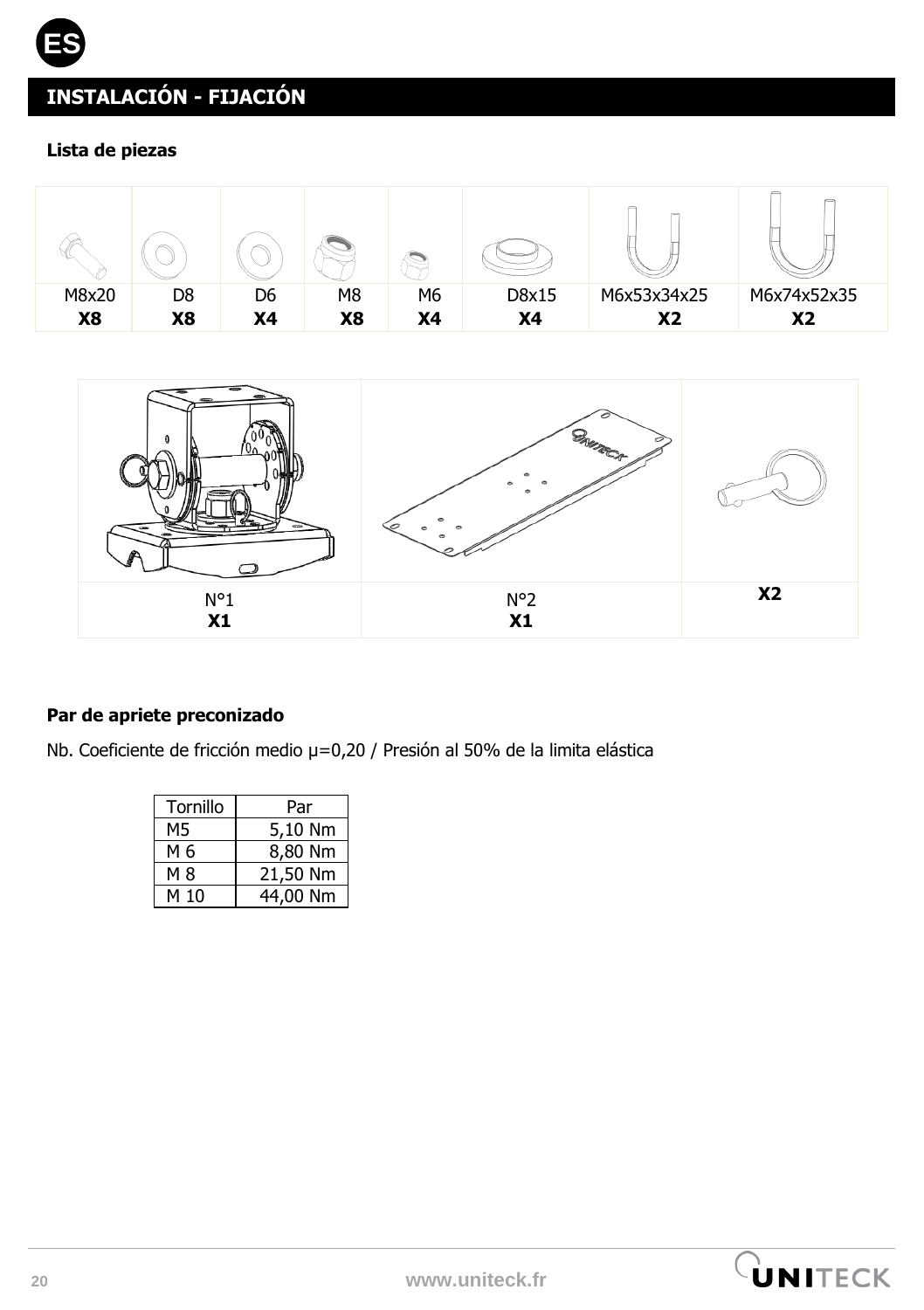

Fije la base de rotación sobre su balcón o su pasamano (tubo con un diámetro entre 20 y 45mm).

Utilice las 2 cadenas de fijación adaptadas al diámetro de la barra.







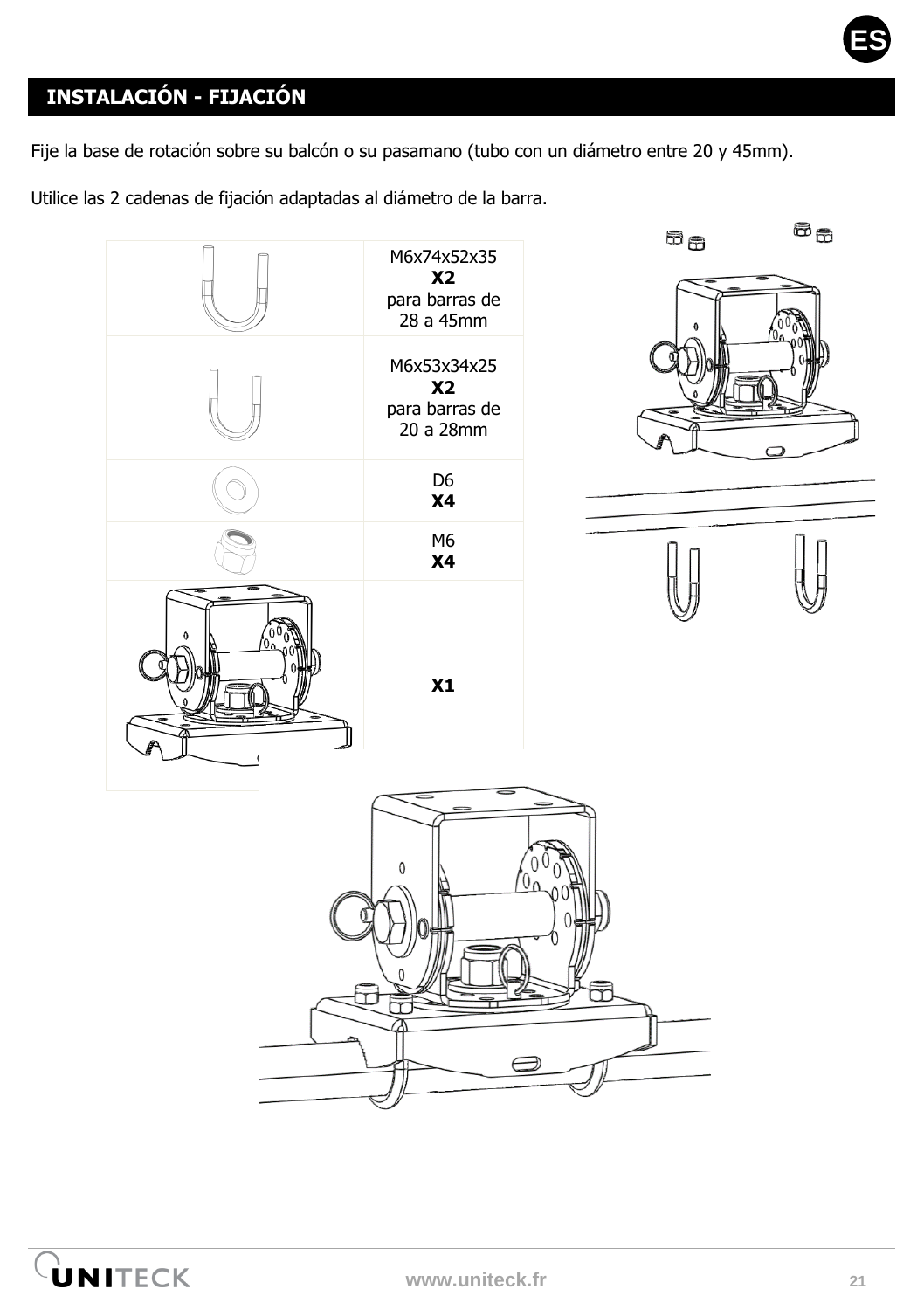**ES**

Fije la pieza N°2 sobre la base de rotación N°1





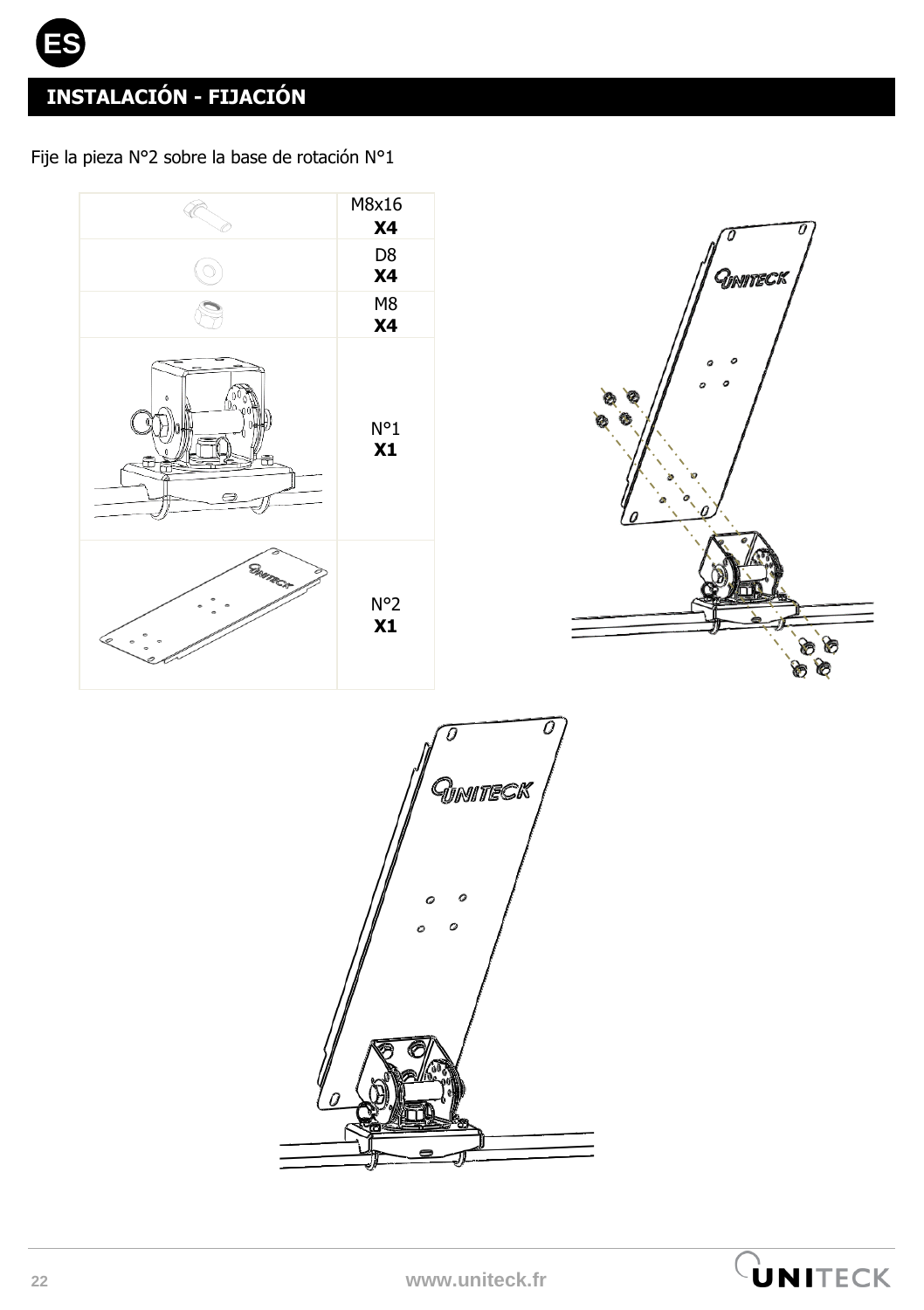

Fije el soporte sobre su panel solar.

Para evitar el fenómeno de corrosión galvánica, coloque la pieza aislante entre el cuadro del panel solar de aluminio anodizado y el soporte de acero inoxidable.





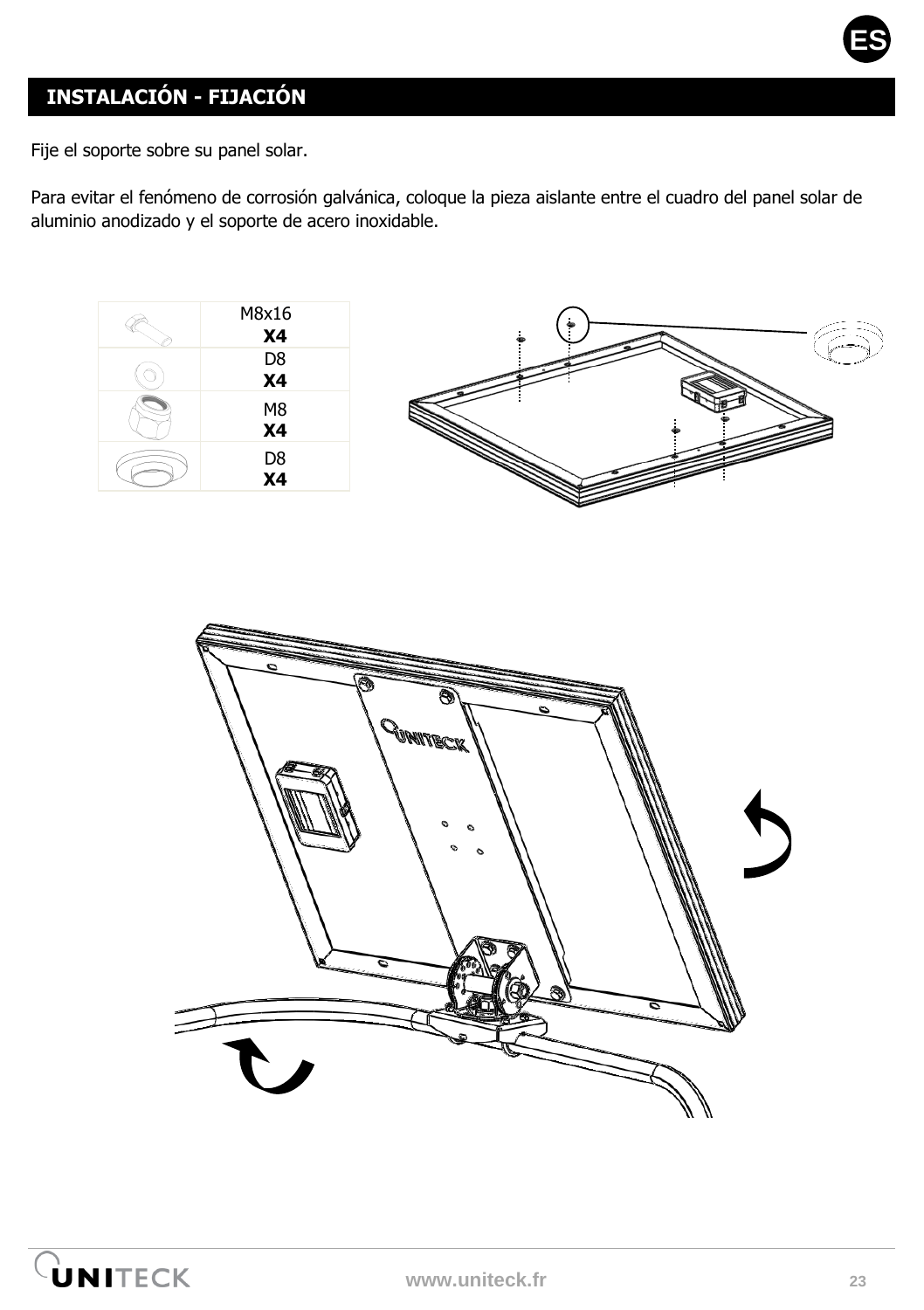

# **INSTALLATION - FIXATION**

Una vez la orientación elegida, posicione los pernos para bloquear la rotación del Unifix





Verifique que su soporte y su panel solar estén fijados correctamente.

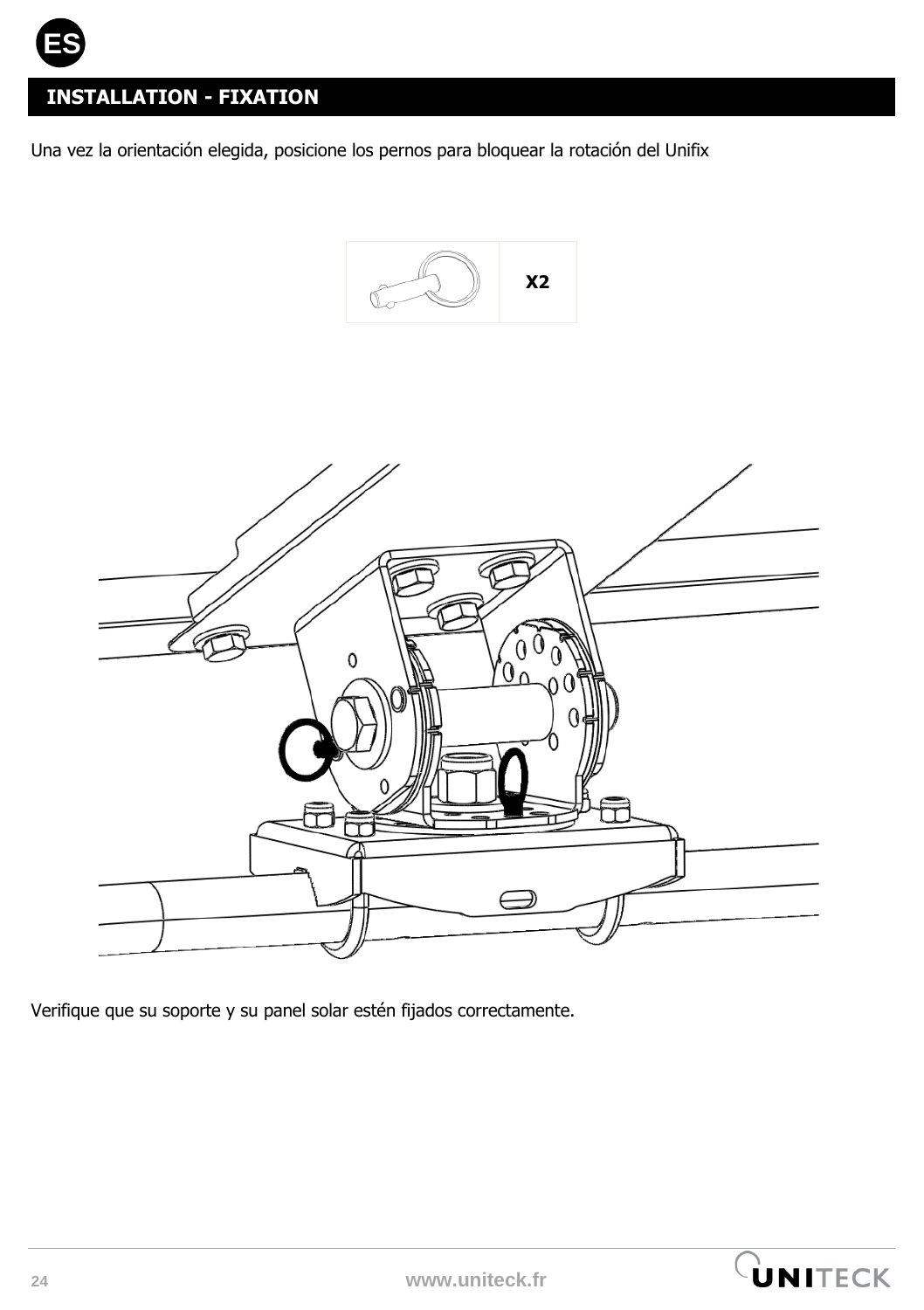

# **GARANTÍA**

La garantía cubra todo defecto o todo vicio de fabricación durante 1 año, a partir de la fecha de compra (piezas y mano de obra)

La garantía no cubre :

- el desgaste normal de las piezas

En caso de avería, devuelva el aparato a su distribuidor, con :

- un justificado de compra con fecha (tiquete de caja central, factura, …)
- una nota explicativa de la avería

#### **Cuidado : nuestro Servicio Postventa no acepta devoluciones a portes debidos.**

Después la garantía, nuestro Servicio Postventa asegura las reparaciones después aceptación de un presupuesto.

Contacto SAV : Uniteck- 1 Avenue de Rome Zae Via Europa - bâtiment Cassis 34350 Vendres -France France mail: [sav@uniteck.fr](mailto:sav@uniteck.fr) Fax: +33 (0)4 88 04 72 20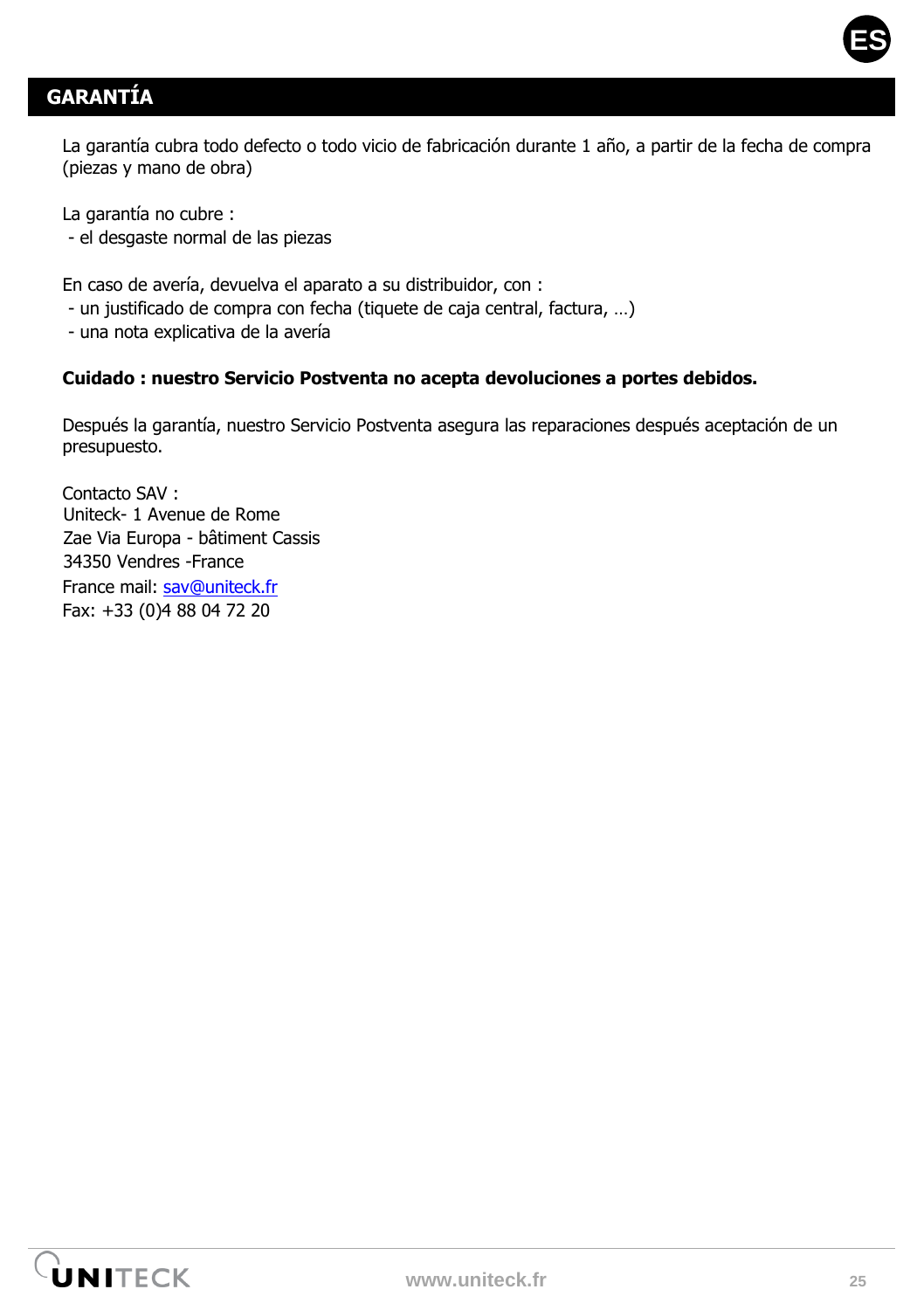

Gentile cliente, la ringraziamo per il suo acquisto di uno dei nostri prodotti UNITECK. La preghiamo di prendere conoscenza attentamente di tutte le istruzioni, prima di utilizzare il prodotto

### **DESCRIZIONE**

Il supporto Unifix 50.2 WB è stato specialmente progettato per fissare i vostri pannelli fotovoltaici Unisun 30.12M / 50.12M e 55.12BC sulla vostra barca.



Si installano su tutti i balconi o corrimano a forma cilindrica con un diametro di 20 a 45 mm (lunghezza minima del tubo : 130 mm).

Grazie alla loro struttura in acciaio zincato e le viti in acciaio inossidabile resistente alla corrosione, sono perfettamente adatti pour un uso esterno.

Orientabile ed inclinabile, il supporto Unifix 50.2 WB permette di ottimizzare l'efficienza elettrica secondo l'orientamento scelto.



| Efficienza elettrica secondo l'inclinazione e<br>l'orientamento del pannello |                |      |            |            |  |
|------------------------------------------------------------------------------|----------------|------|------------|------------|--|
|                                                                              | $\equiv$<br>n۰ | 30°  | $60^\circ$ | $90^\circ$ |  |
| Est                                                                          | 93%            | 90%  | 78%        | 55%        |  |
| Sud-Est                                                                      | 93%            | 96%  | 88%        | 66%        |  |
| Sud                                                                          | 93%            | 100% | 91%        | 68%        |  |
| Sud-Ovest                                                                    | 93%            | 96%  | 88%        | 66%        |  |
| Ovest                                                                        | 93%            | 90%  | 78%        | 55%        |  |

- La posizione del pannello influenza la sua efficienza. Scegliete un'inclinazione e un orientamento ottimali adatti al vostro ambiente.
- Per più energia, è possibile utilizzare due installazioni fotovoltaiche :
	- pannelli con lo stesso orientamento : installazione in parallelo (due pannelli + un regolatore + un kit cavi + connettori derivazione)
	- pannelli con orientamenti opposti : due installazioni separate (un pannello + un regolatore + un kit cavi) x2

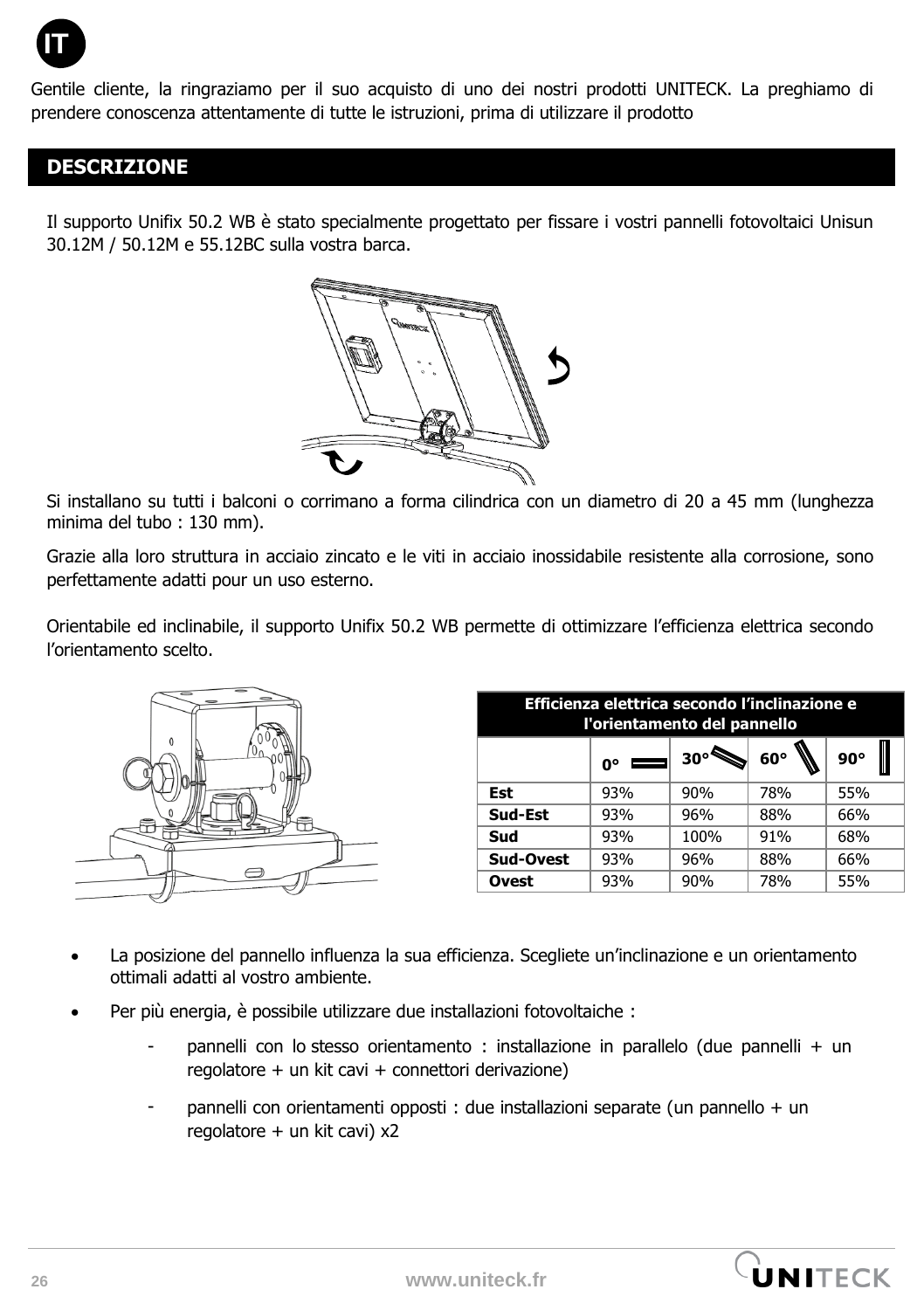### **UNIFIX 50.2 WB**

#### **PANNELLI COMPATIBILI**

Unifix 50.2 WB accetta 1 pannello con 4 fori nel telaio secondo gli interassi seguenti :



#### **RACCOMANDAZIONI**

Montare i supporti Unifix solo su superfici che hanno la capacità di sopportare il suo peso. Tenere conto del peso aggiuntivo del pannello :

| <b>Supporto</b>           | Pannello                       |                          |  |
|---------------------------|--------------------------------|--------------------------|--|
| Unifix 50.2 $WB = 2.3$ kg | Unisun 30.12M /50.12M/ 55.12BC | = 3,1kg / 4,1kg / 3,8 kg |  |

**Fissaggio** : per evitare che si accumuli un'importante quantità di neve dietro il sensore, installare una griglia fermaneve.

La disposizione dei sensori influenza l'efficienza elettrica. Scegliere l'inclinazione e l'orientamento più ottimali in funzione del vostro ambiente. Evitare le zone ombreggiate o che certi oggetti nascondano il pannello (ex. albero)

Prima del fissaggio e del collegamento, si prega di rispettare :

- Le distanzi massime indicate di cui sotto tra ogni elemento.
- L'ordine di collegamento

### **ISTRUZIONI DI SICUREZZA**

- Prendere le misure adeguate per prevenire gli accidenti durante i vostri lavori di montaggio.
- Se il supporto e il materiale di montaggio sono esposti al sole per un lungo periodo di tempo, esiste un rischio di ustione. Proteggetevi.
- Alla fine dei lavori, verificare che i vostri supporti e pannelli siano ben fissati.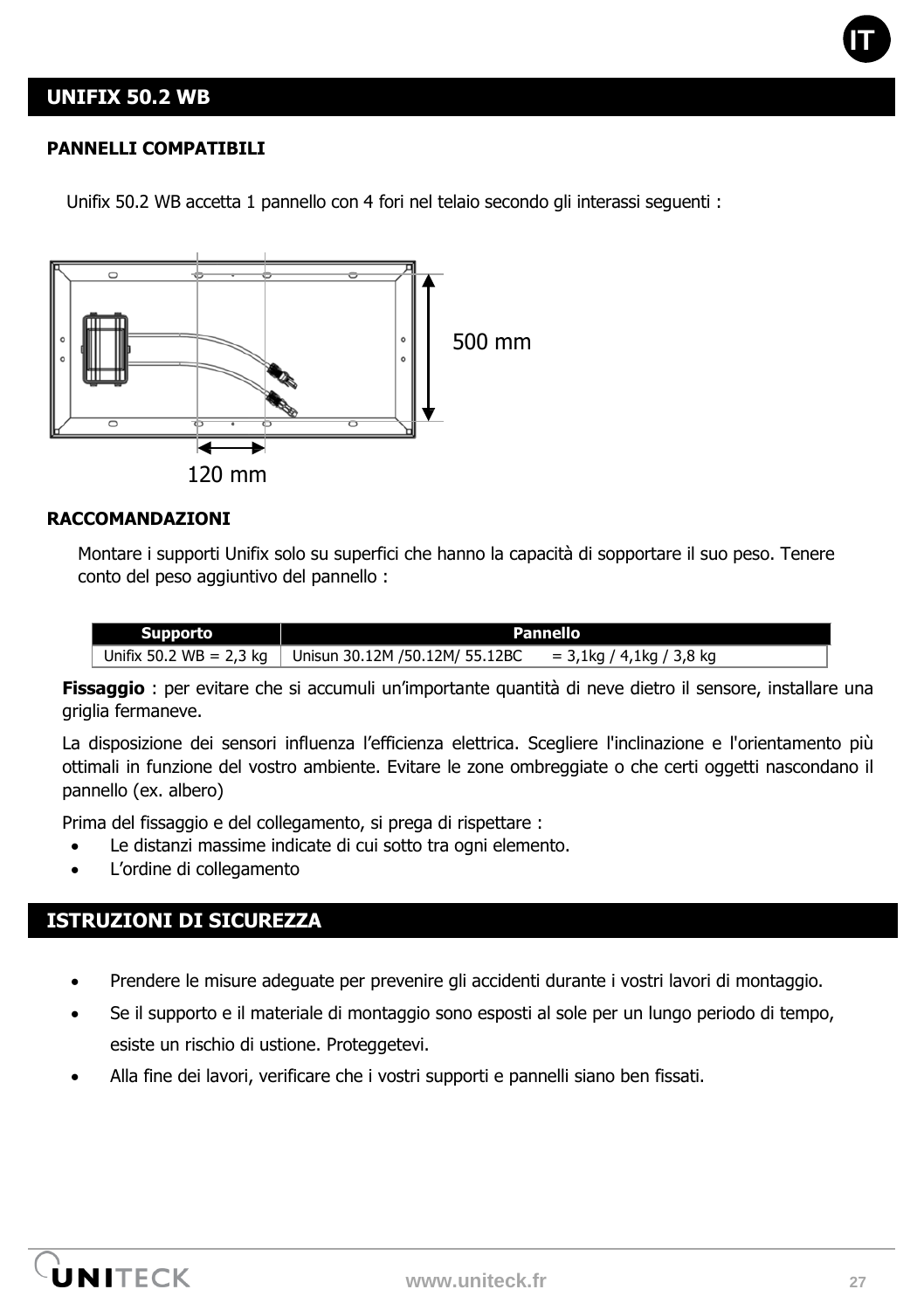### **Lista dei pezzi**





### **Coppia di serraggio raccomandata**

Nb. Coefficiente di attrito medio  $\mu$ =0,20 / Serraggio al 50% del limite elastico

| Vite | Coppia   |
|------|----------|
| M5   | 5,10 Nm  |
| M 6  | 8,80 Nm  |
| M 8  | 21,50 Nm |
| M 10 | 44,00 Nm |

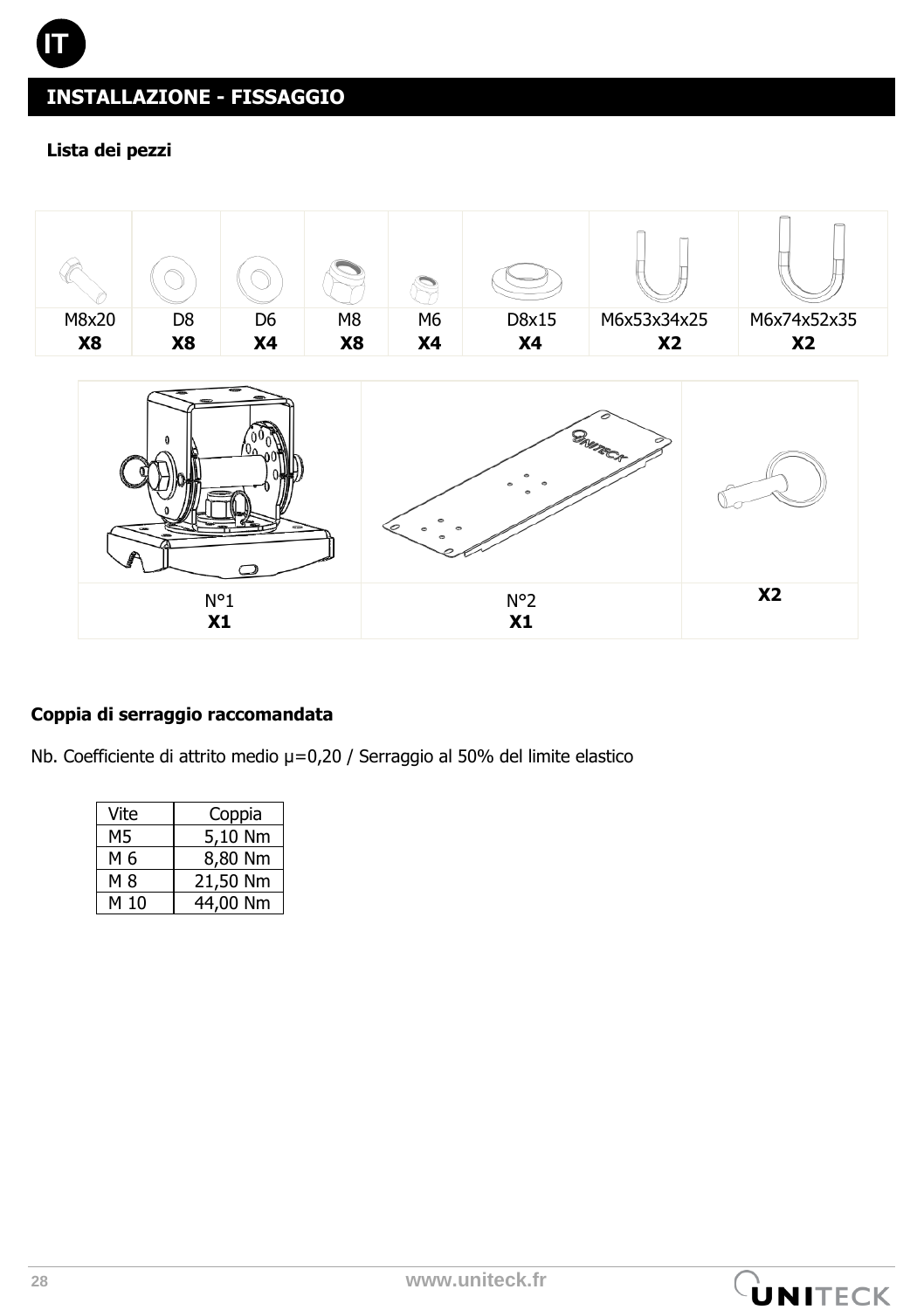

Fissare la base di rotazione sul vostro balcone o corrimano (tubo con diametro di 20 a 45mm).

Secondo il diametro del palo, utilizzare i 2 golfari corrispondenti.







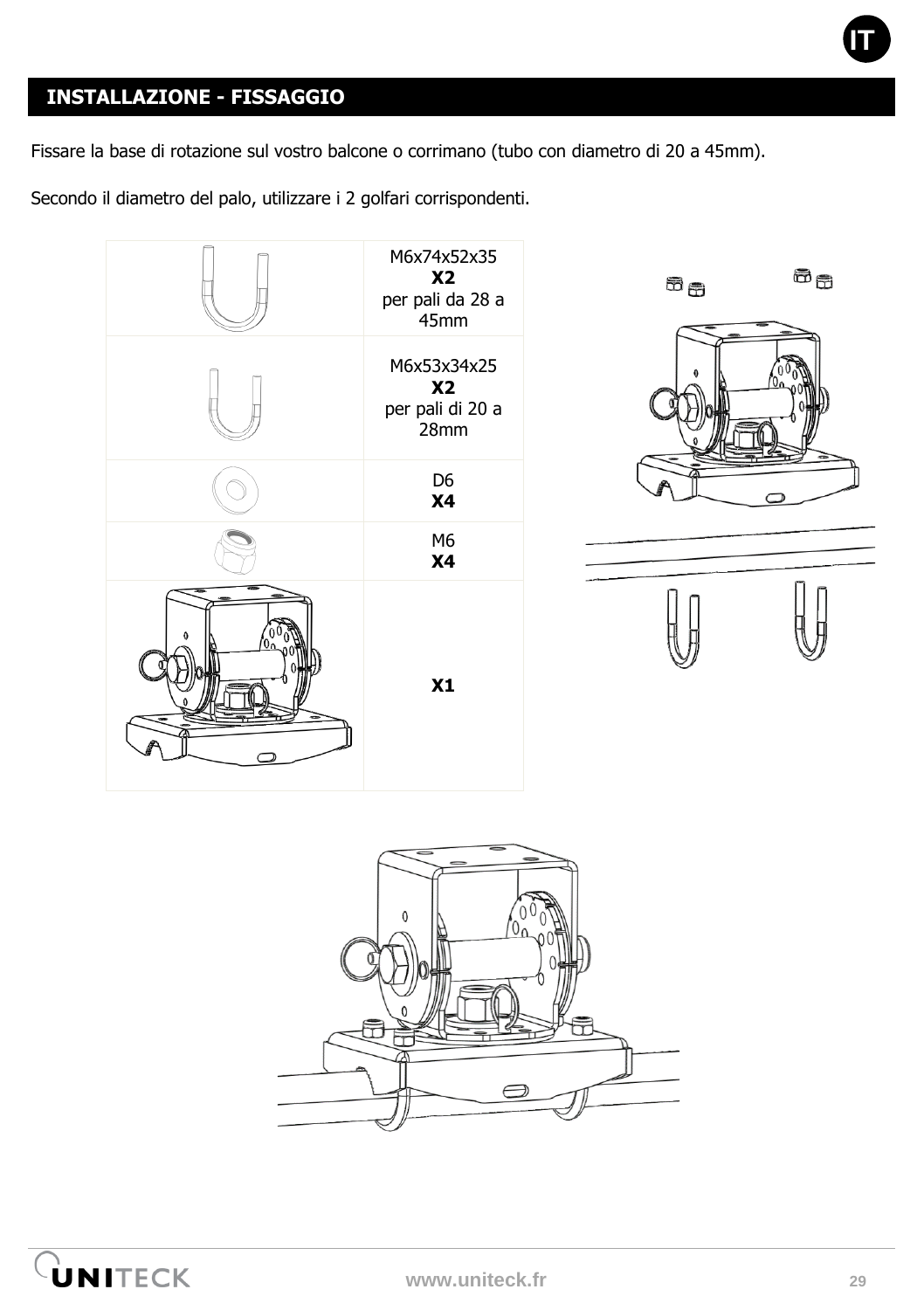Fissare il pezzo N°2 sulla base di rotazione N°1.



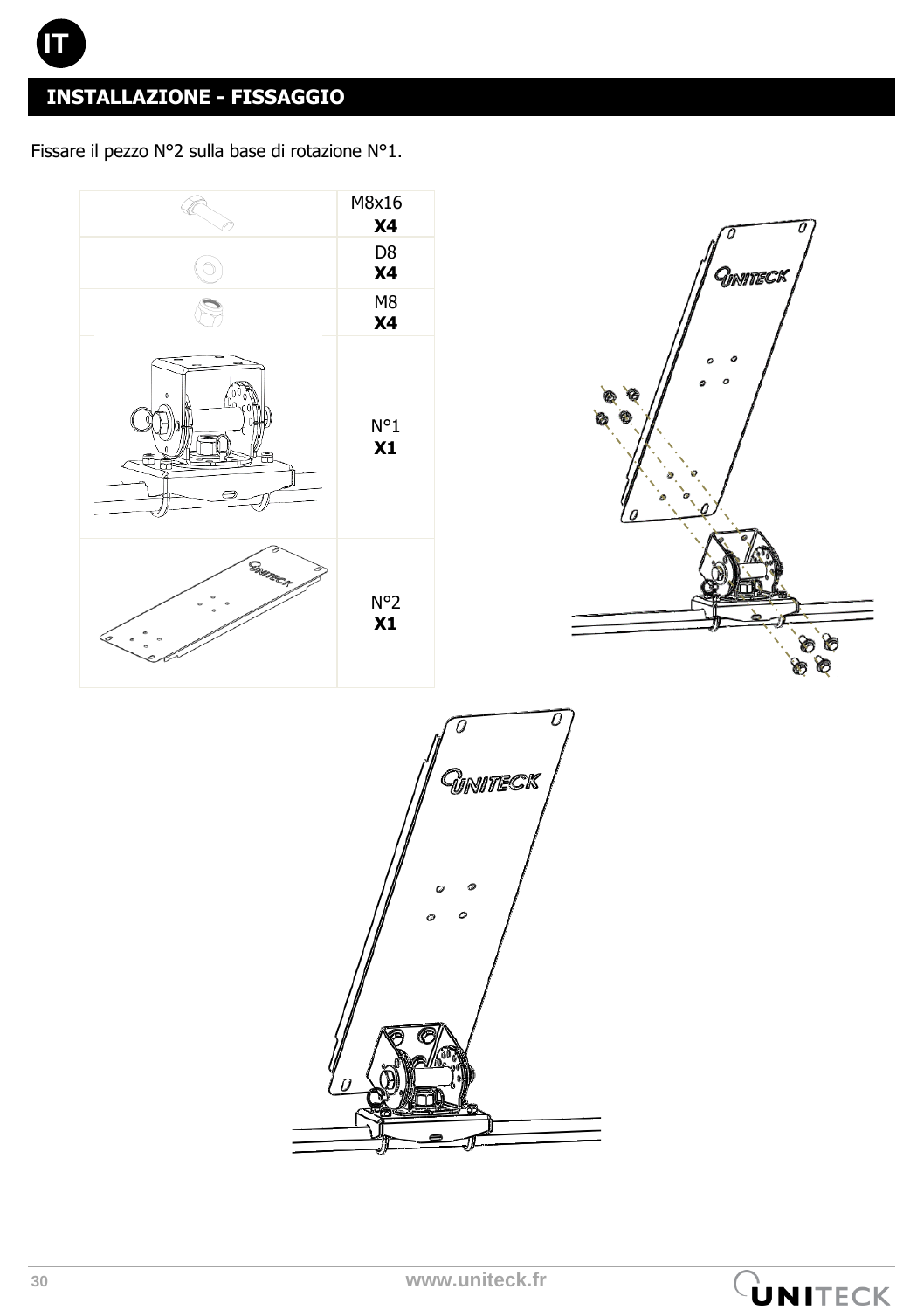

Fissare il vostro pannello fotovoltaico.

Per evitare il fenomeno di corrosione galvanica, posizionare il pezzo isolante tra il telaio del pannello fotovoltaico in alluminio anodizzato e il supporto in acciaio inossidabile**.**



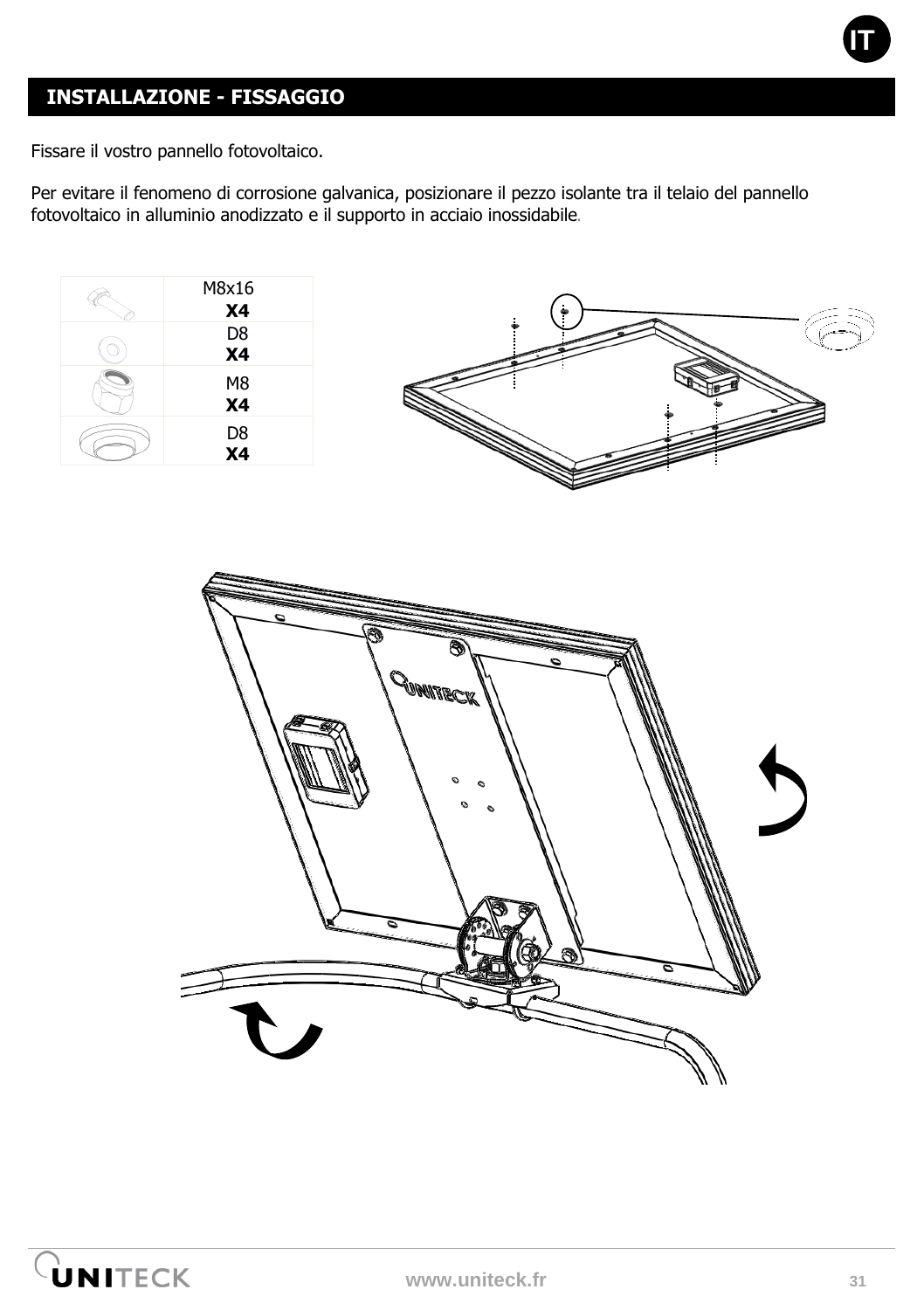Una volta l'orientamento scelto, posizionare le 2 coppiglie per bloccare la rotazione dell'Unifix.





Verificare che il vostro supporto e il vostro pannello siano correttamente fissati.